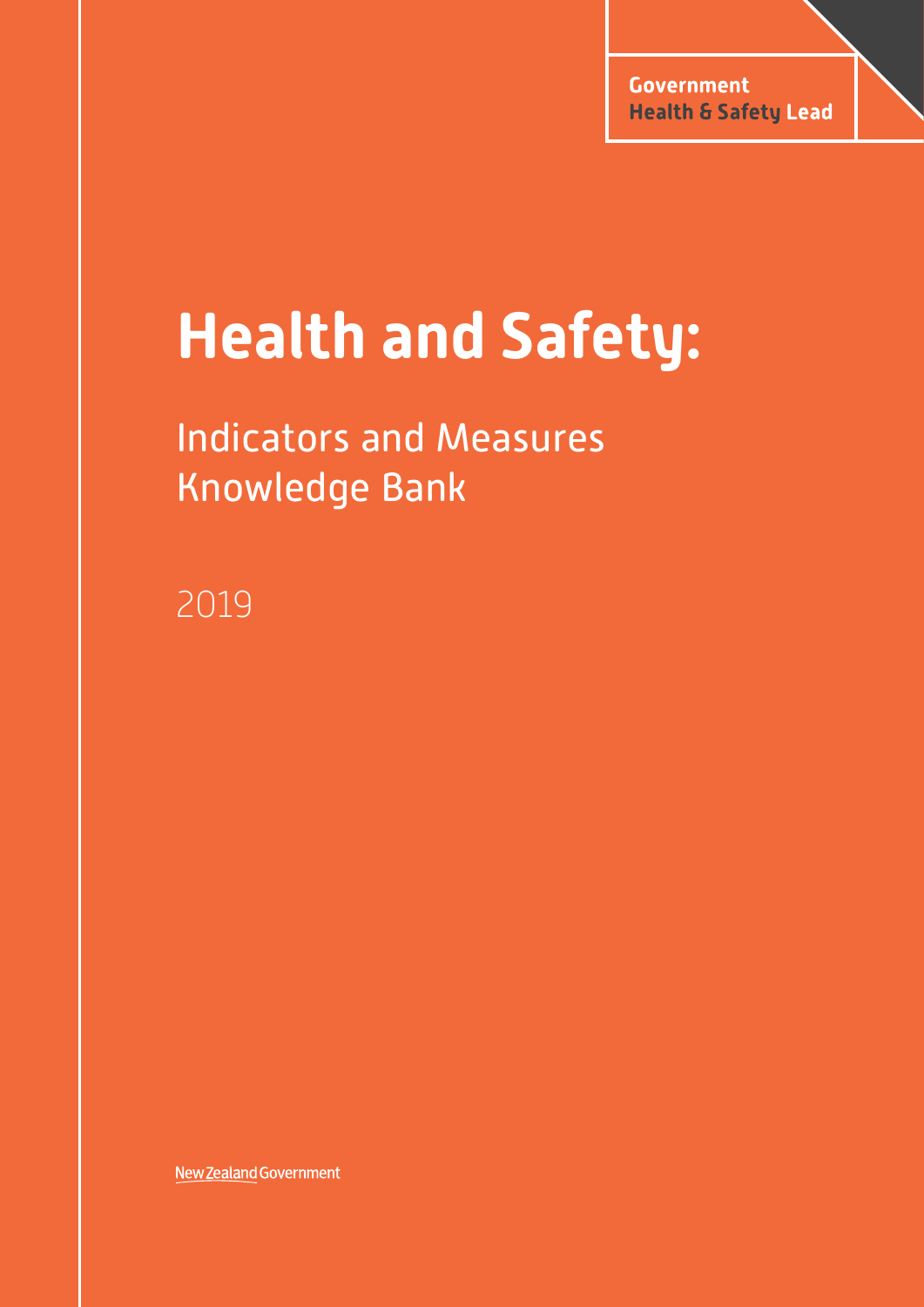# <span id="page-1-0"></span>**Government Health & Safety Lead**

# ACKNOWLEDGEMENTS

The following organisations provided advice in the preparation of this guide.

- > WorkSafe New Zealand
- > CosmanParkes
- > Impac
- > Civil Aviation Authority of New Zealand

#### Published 2018



#### Crown copyright © 2018

This copyright work is licensed under the Creative Commons Attribution 3.0 New Zealand licence. In essence, you are free to copy, distribute and adapt the work, as long as you attribute Please note that neither the Government Health and Safety Lead emblem nor the New Zealand Government logo may be used in any way which infringes any provision of the Flags, Emblems and Names Protection Act 1981 or would infringe such provision if Government Health and Safety Lead should be in written form and not by reproduction of the Government Health and Safety Lead emblem or New Zealand Government logo.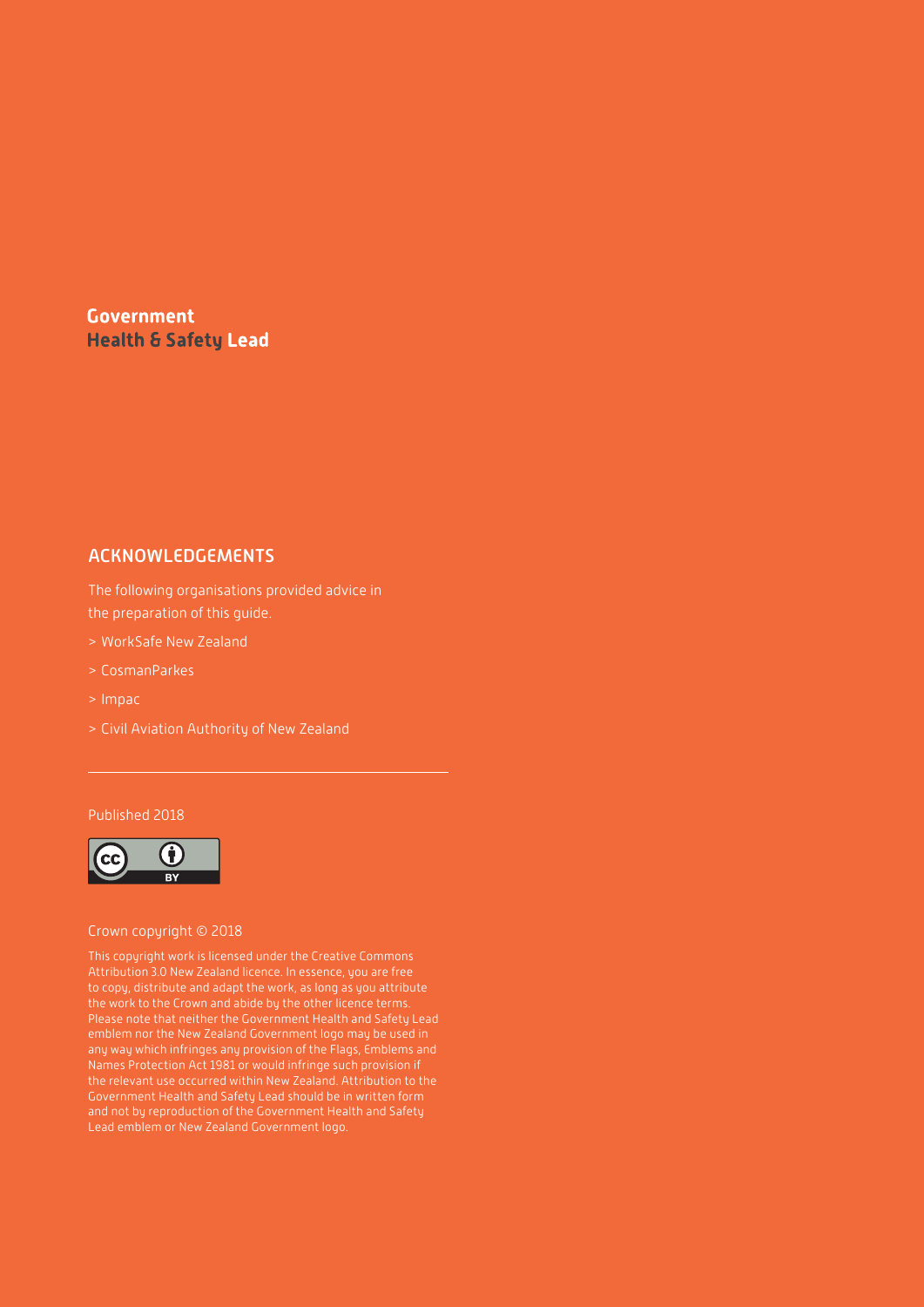# **CONTENTS**

| Acknowledgements                                                      | 2  |
|-----------------------------------------------------------------------|----|
| <b>Introduction</b>                                                   | 5  |
| How to use this document                                              | 6  |
| What are key measures                                                 | 7  |
| <b>Monitoring of risks</b>                                            | 8  |
| Why is it important to monitor risks?                                 | 8  |
| How do risk indictors assist performance<br>improvement?              | 8  |
| What areas could be considered as part of risk<br>monitoring?         | 8  |
| <b>Monitoring of relationships</b>                                    | 9  |
| Why is it important to monitor relationships?                         | 9  |
| How do relationship indictors assist<br>performance improvement?      | 9  |
| What areas could be considered<br>as part of relationship monitoring? | q  |
| <b>Monitoring of resources</b>                                        | 10 |
| Why is it important to monitor resources?                             | 10 |
| How do resource indictors assist performance<br>improvement?          | 10 |
| What areas could be considered as<br>part of resource monitoring?     | 10 |

| <b>Further resources</b>                     |    |
|----------------------------------------------|----|
| <b>Appendix one: Indicators and measures</b> | 12 |
| Commonly used indicators and measures        | 12 |
| Risk-based measures and indicators           | 13 |
| Generic risk-based indicators                | 18 |
| Relationship-based measures                  |    |
| and indicators                               | 21 |
| Resource-based measures and indicators       | 24 |
| Officer-based measures and indicators        | 26 |
|                                              |    |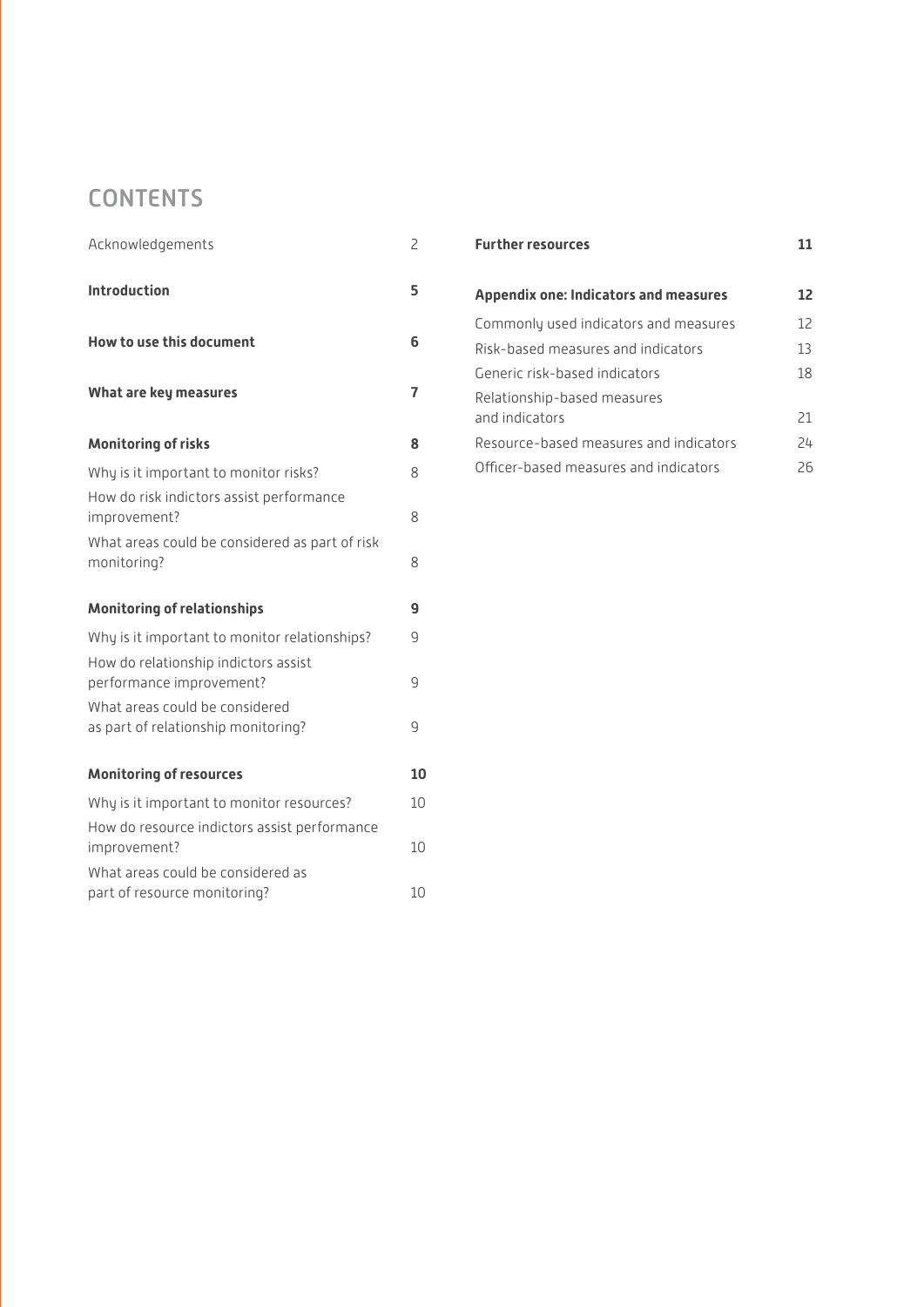The purpose of this document is to present a range of indicators and measures that can be used to assess the H&S performance of an organisation. It aims to assist Public Sector agencies with the 'check' component of the below risk management framework.



<sup>1</sup> Taken from WorkSafe New Zealand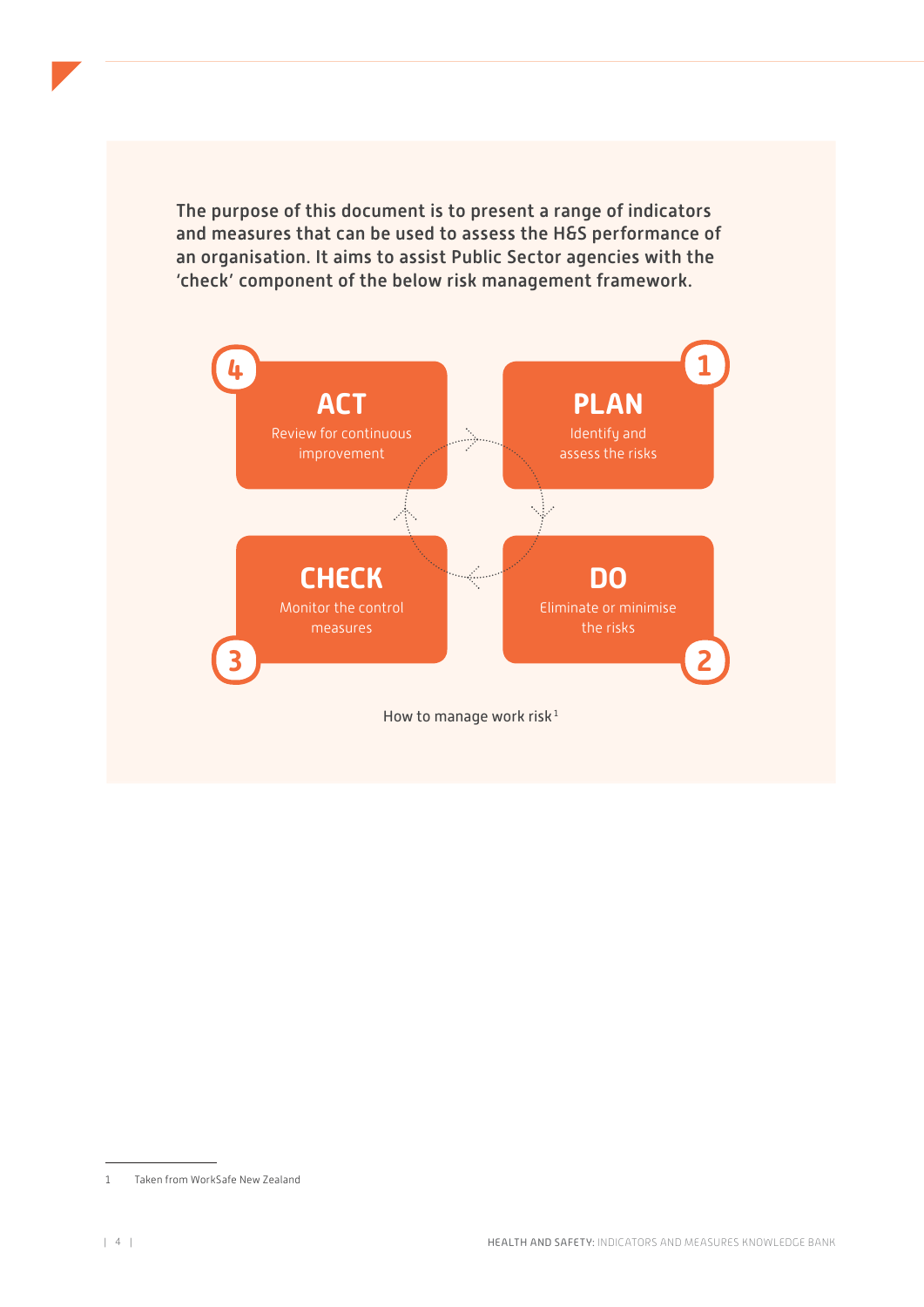# <span id="page-4-0"></span>INTRODUCTION

Managing health and safety (H&S) can be a challenge for any organisation. To be successful, organisations need to measure performance as an indicator of how well they are keeping their workers safe.

No single indicator is perfect, and taking one measure, such as injury rates, and focusing all efforts on enhancing performance of that single indicator can have unintended consequences and provide an inadequate picture. Rather, a range of indicators and measures which include a mix of data, descriptive information and analysis is required.

# In order to manage something effectively, it needs to be measured and monitored.

This resource is intended for H&S professionals who are responsible for reporting to senior management and officers<sup>2</sup>. It includes a list of potential indicators and measures for inclusion into an organisation's H&S monitoring activities. This list has been compiled from sources which include: a range of New Zealand (NZ) public sector H&S management reports, annual reports from private sector organisations in the NZX50 index, as well as other resources such as Monitoring What Matters (NZ resource), Measuring and Reporting on Work Health and Safety (Australian resource), Health and Safety Guide: Good Governance for Directors (NZ Resource) Lead Indicators (New Zealand Resource) and A Guide to Measuring Health and Safety Performance (UK resource).

For guidance on how to identify critical H&S indicators for your organisation see 'Monitoring What Matters' by the Business Leaders' Health and Safety Forum<sup>3</sup>.

The following list of indicators and measures have been aligned under the three monitoring categories used in Monitoring What Matters. These include:

- > Risks
- > Relationships
- > Resources

One additional section of monitoring has been included in this resource for indicators specific to officers. Officers have clear duties under section 44 of the *Health and Safety at Work Act 2015* (HSWA). A significant component of this section details the due diligence required by officers. Without appropriate monitoring, officers are unlikely to be meeting all requirements under HSWA.

The full list of H&S indicators and measures in the knowledge bank can be found in **[appendix one](#page-11-0)** on page 12.

<sup>2</sup> Officers are defined as being directors, and other types of specified governance roles and any other person occupying a position in relation to the business or undertaking that allows the person to exercise significant influence over the management of the business or undertaking (s 18, HSWA).

<sup>3</sup> **[www.zeroharm.org.nz/assets/docs/our-work/monitoring/Monitoring-what-matters.pdf](http://www.zeroharm.org.nz/assets/docs/our-work/monitoring/Monitoring-what-matters.pdf)**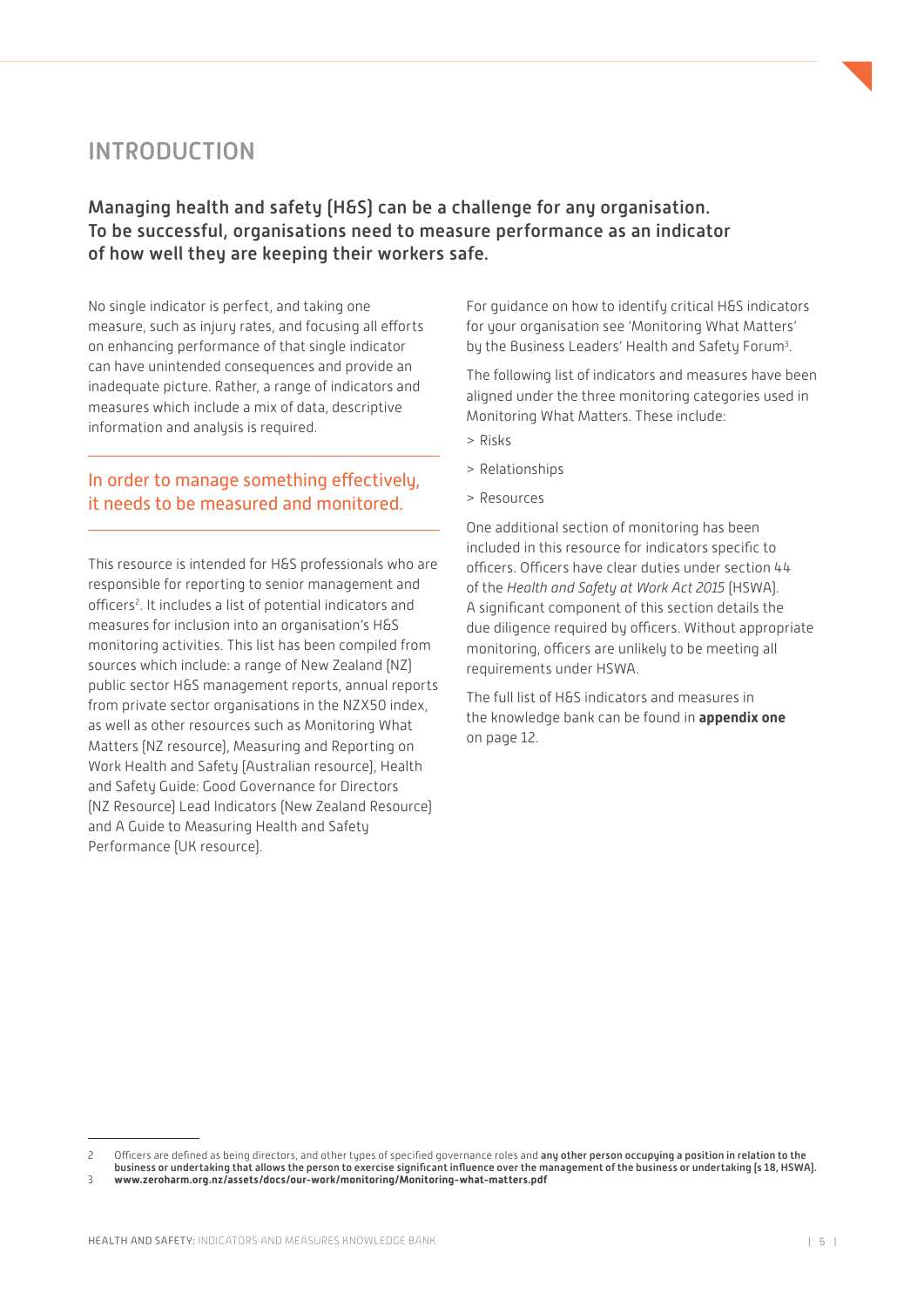# <span id="page-5-0"></span>HOW TO USE THIS DOCUMENT

Measuring something is no guarantee that performance will improve. Before deciding on the indicators that are best suited to an organisation, it is first important to consider what will make the most impact on H&S outcomes.

Research<sup>4</sup> indicates that focusing on risks, relationships and resources is generally the best approach. These focal points should form the basis for deciding what indicators best reflect the H&S performance of an organisation.

# To reliably improve performance the right things need to be measured and monitored.

The following questions should be considered when selecting H&S measures and indicators<sup>5</sup>.

- > Purpose: is the reason for monitoring at a high level to:
	- » monitor the level of safety in a system? i.e. are controls effective at reducing both the likelihood of harm (typically lead indicators $6$ ) and consequence (typically lag indicators<sup>7</sup>)?
	- » decide where and how to take action?
	- » motivate those in a position of power to take action?
- > Validity: do they measure what you want it to measure? Is correlation enough, or do you need the link to be causal? What will good or bad results look like? This includes using rates which take account of exposure when counting things such as accidents.
- > Reliability: do they give the same measurement when used by different people in the same situation, or on different occasions by one person in the same situation? Can this data be manipulated?
- > Unintended consequences: will the measure really drive the performance and behaviour that you seek or could it drive unentended behaviour? e.g. avoidance of necessary activities for fear that they will affect results.
- > Sensitivity: do they respond to changes in a sufficiently tangible way to become statistically significant over a reasonably short time?
- > Representative: do these cover all of the aspects which are relevant?
- > Openness to bias: can they be manipulated to show a better score, or create unnecessary administrative burden without changing the underlying results?
- > Cost-effectiveness: does it cost more to collect the data than would be lost without the indicator to assist decisions?
- > Focused attention: do they drill down to the things that will prevent death, serious injury and serious illness? Alternatively, do they focus attention on things that will continue to encourage good safety practice (using the Safety 2 approach)?
- > Diversity: do they include a mix of data, descriptive information and analysis?
- > Individuals: who will be presenting the data and how often?
- > Multi-purpose: can this data provide multiple insights? E.g. mental health indicators may be useful for monitoring mental health risks as well as capability (resources).

When considering the above, one may find that tailored indicators meet an agency's need for performance measuring, in addition to example indicators in the appendix. The indicators listed are examples to inspire ideas, and should not be taken for a checklist of measures government agencies should adopt.

<sup>4</sup> Research undertaken by the Business Leaders' Health and Safety Forum

<sup>5</sup> Considerations adapted from Hale, A. (2009). Why safety performance indicators? Safety Science, 47(4), 479-480.<br>6 Lead indicators are those that tupically give an indication of safety performance **before** a H6S event occ

Lead indicators are those that typically give an indication of safety performance before a H&S event occurs typically

Lag indicators are those that typically give an indication of safety performance after a H&S event occurs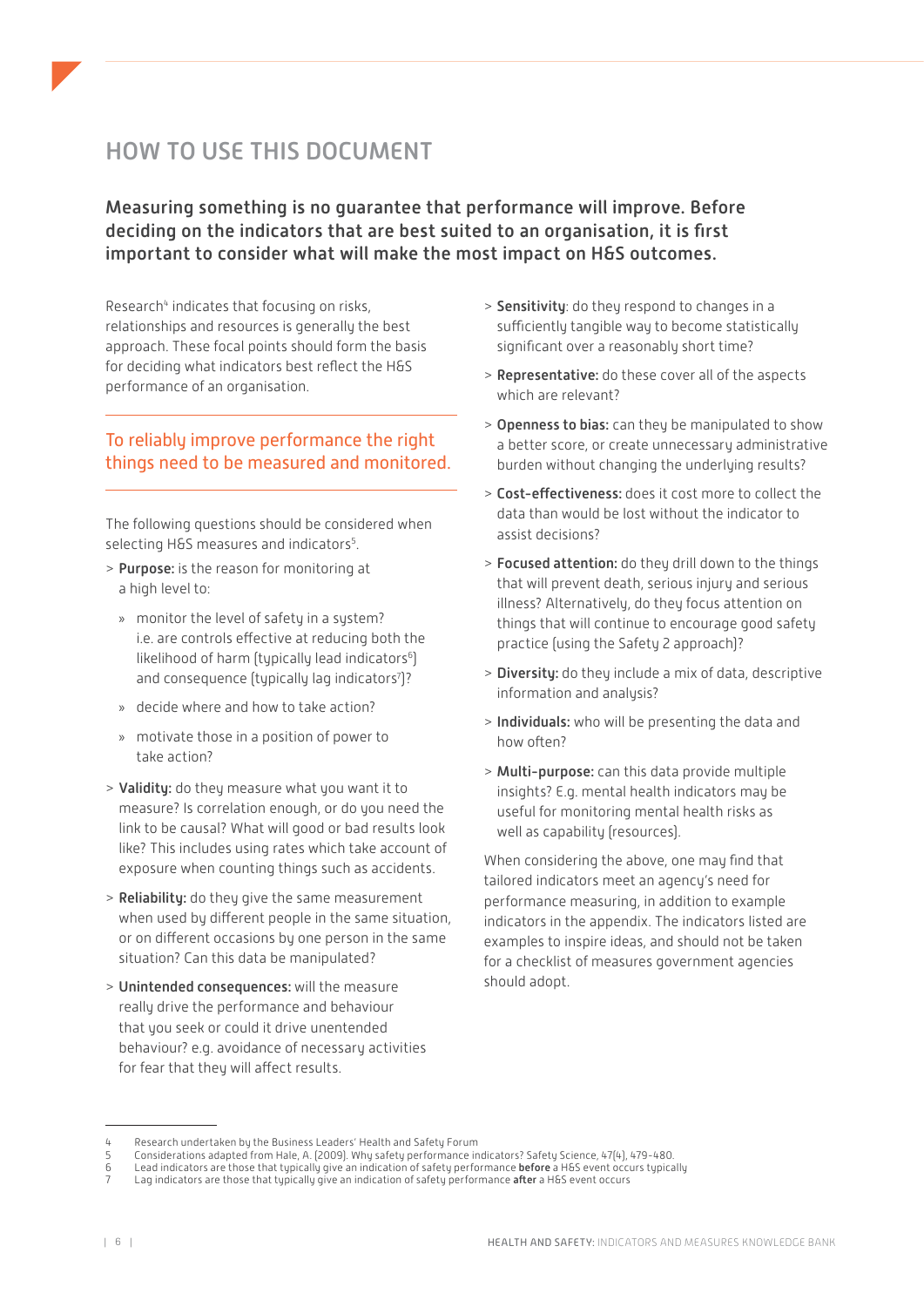# <span id="page-6-0"></span>WHAT ARE KEY MEASURES

# In the New Zealand Public Sector, the following key measures should be considered for reporting.

- > SafePlus assessment highlights
- > Critical health and safety risks (including how these risks are managed and what progress has been made in the reporting year)
- > How workers have been engaged in health and safety
- > Health and safety governance arrangements, including how officers have met their duties.

To assist with elements of benchmarking, below are two graphs showing the incident rates for work-related claims and entitlement payments in **New Zealand vs the Public Sector from 2007-2017**.



Graph 1 – Incidence rates for all work-related claims in New Zealand from 2007-2017

Graph 2 – Incidence rates for work-related claims involving entitlement payments in New Zealand from 2007-2017

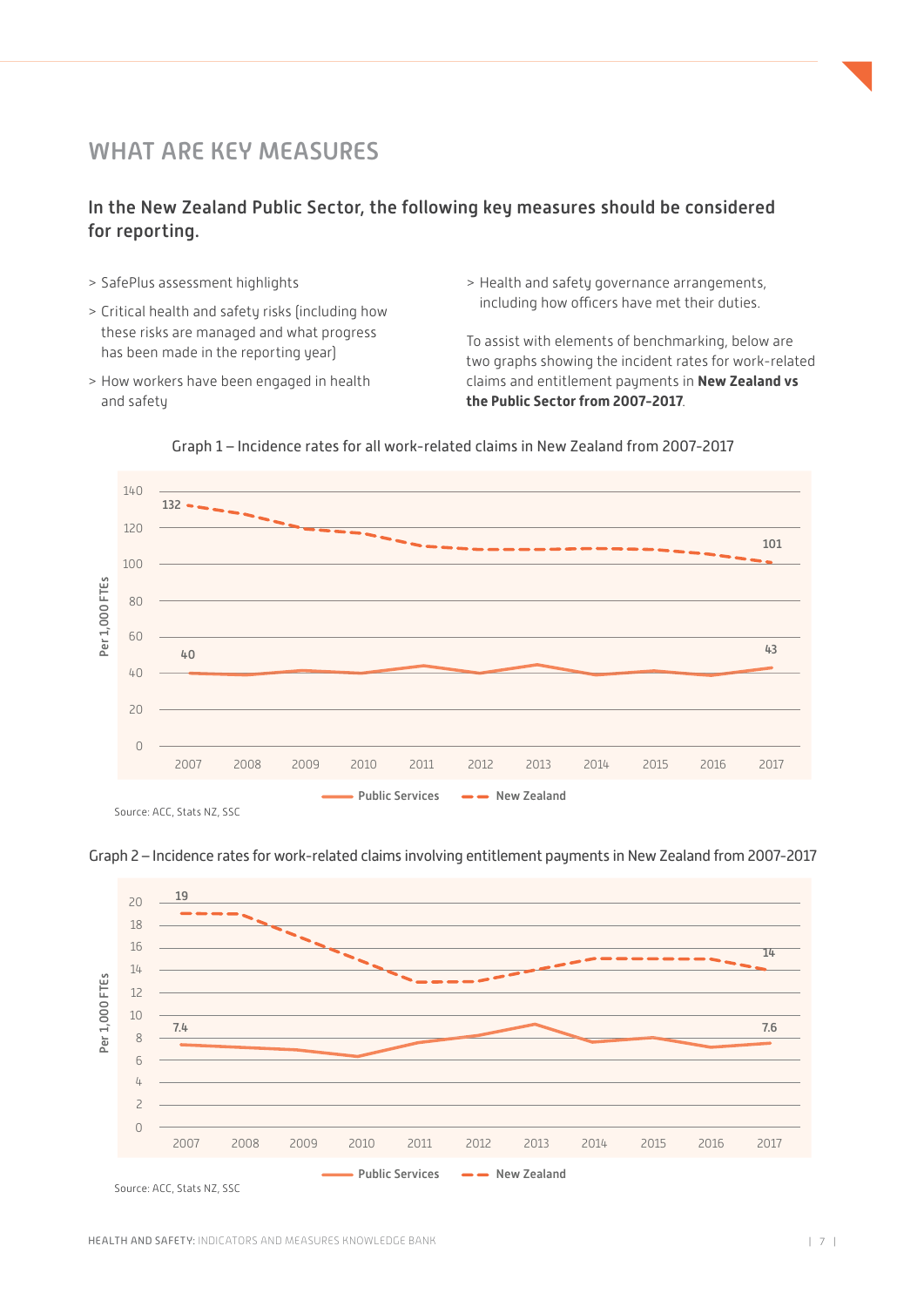# <span id="page-7-0"></span>MONITORING OF RISKS

# WHY IS IT IMPORTANT TO MONITOR RISKS?

Every New Zealand Public Sector organisation has H&S risks and therefore has a responsibility to protect its workers from harm. In order to manage the harm created by exposure to these risks, risks and their controls need to be measured or monitored.

Additionally, the HSWA explicitly requires organisations to monitor the health of their workers and conditions of the workplace for the purpose of preventing injury or illness under their primary duty of care.

# HOW DO RISK INDICTORS ASSIST PERFORMANCE IMPROVEMENT?

Monitoring (and managing) risk provides assurance that an organisation's controls are sufficient and operating effectively to a level considered tolerable. With this assurance in place, opportunities can be pursued where risks may be present. If risks are being identified as ineffectively managed, this monitoring can be used to make the most appropriate changes.

# WHAT AREAS COULD BE CONSIDERED AS PART OF RISK MONITORING?

The following areas have been identified as areas where risk monitoring could be focused, depending on the nature of an organisation. Indicators and measures under these areas are detailed in **[appendix one](#page-12-0)** on page 13.

#### Common Public Sector risks:

- > Vehicle operation
- > Aviation
- > Bullying & harassment
- > Mental health
- > Violence, aggression & assault
- > Hazardous substances
- > Stress
- > Fatigue
- > Remote working

# Generic risk-based measures and indicators: > Occupational healthy

- > Injury rate
- > Event type
- > Controls monitoring
- > Investigations and corrective actions
- > Procurement
- > Strategy implementation

Below are the common risks that affect New Zealand Public Sector organisations.<sup>8</sup>

### **Most prevalent critical risks/factors facing public serice workers**

Self-assessed and FTE-weighted data\*



\*Results derived from agency responses to the Government H&S Lead survey



#### **HELICOPTER INCIDENTS ARE THE LEADING CAUSE OF WORK-RELATED FATALITIES IN THE PUBLIC SECTOR\***

\*Does not include health-related workplace fatalities

<sup>8</sup> July 2018 data collated by the Government Health and Safety Lead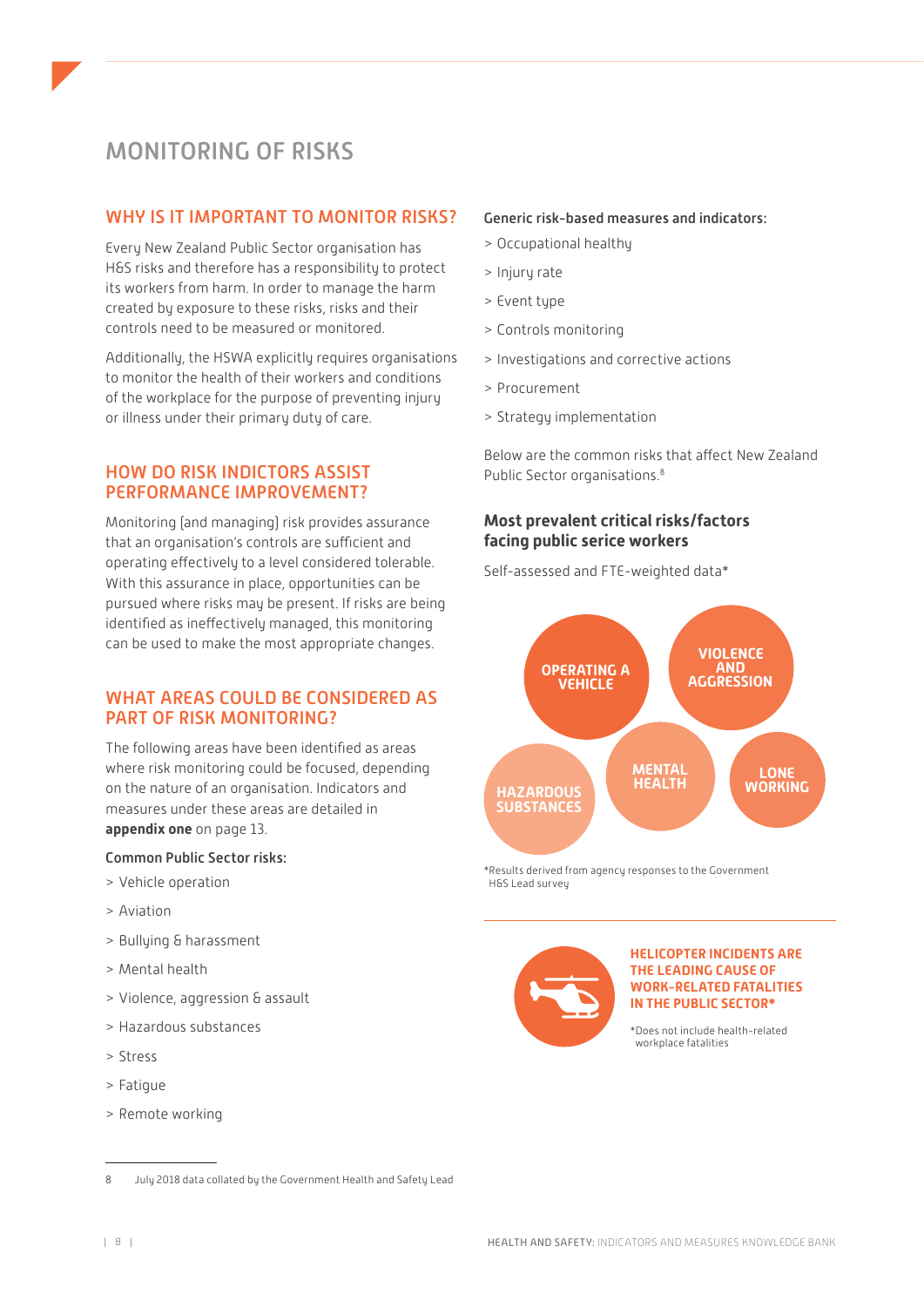# <span id="page-8-0"></span>MONITORING OF RELATIONSHIPS

# WHY IS IT IMPORTANT TO MONITOR RELATIONSHIPS?

Monitoring systems are not just restricted to injury surveillance data, but include other essential ingredients, such as effective communication and engagement, clear roles, responsibilities and systems to manage complex working arrangements. A central part of monitoring health and safety outcomes is the relationships between various parties, which under the HSWA, starts with the person conducting a business or undertaking (PCBU's).

A PCBU's primary duty is to ensure, so far as reasonably practicable, the health and safety of their staff while they are at work. This includes monitoring the interconnected relationships, such as contract management relationships, health and safety representatives, etc.

### HOW DO RELATIONSHIP INDICTORS ASSIST PERFORMANCE IMPROVEMENT?

At times, relationship management can be a 'tick box'. With appropriate monitoring of relationships, organisations can gain a true insight as to how well they are engaging with workers and key stakeholders. For example, seeing indicators around the ratio of managers to workers who attend H&S committee meetings can generally provide insight to how impactful the committee is at driving sustainable change.

# WHAT AREAS COULD BE CONSIDERED AS PART OF RELATIONSHIP MONITORING?

The following areas have been identified where relationship monitoring could be considered, depending on the nature of the organisation. Indicators and measures under these areas are detailed further in **[appendix one](#page-20-0)** on page 21.

- > Worker participation & representation
- > Staff engagement & perception of H&S in the workplace
- > Leadership engagement
- > Contractor management relationships
- > Joint agency relationships
- > Key stakeholder relationships
- > Other stakeholder relationships
- > Incident engagement
- > Promotion of good H&S practices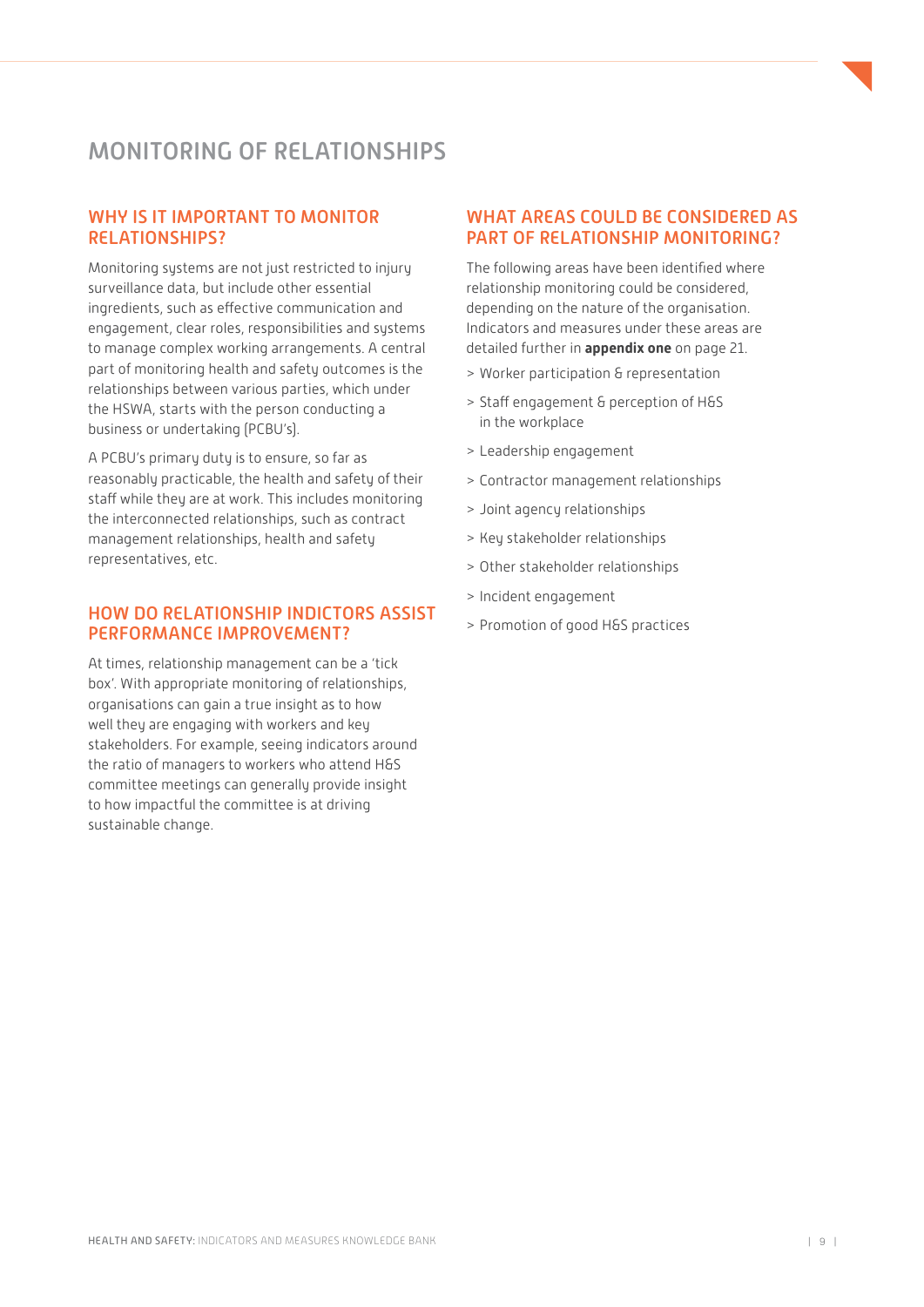# <span id="page-9-0"></span>MONITORING OF RESOURCES

# WHY IS IT IMPORTANT TO MONITOR RESOURCES?

A critical component to ensuring H&S is successfully managed is ensuring that H&S is appropriately resourced. This extends well beyond how many H&S FTEs are employed, or how many dollars have been allocated to H&S. While funding may be a challenging area for organisations, it is by no means the only mechanism for resourcing H&S.

The HSWA specifically requires officers of a PCBU to ensure that resourcing of H&S is sufficient to minimise risks. Information supporting this duty is unlikely to be accurate without appropriate monitoring. Put simply, effective management of H&S is unlikely to occur without appropriate resourcing of H&S.

### HOW DO RESOURCE INDICTORS ASSIST PERFORMANCE IMPROVEMENT?

Understanding how the organisation is holistically positioned to undertake H&S effectively enables better precision in setting and achieving realistic goals. Identifying deficiencies in resourcing in an area of the organisation through monitoring can enable organisations to take a tailored and impactful approach, enhancing H&S, as well as making H&S performance sustainable. For example, monitoring the current workload of the workforce against their capability and capacity in high risk roles, can indicate where 'short-cutting' may be an organisational force, and where incidents are more likely to occur.

# WHAT AREAS COULD BE CONSIDERED AS PART OF RESOURCE MONITORING?

The following areas have been identified where resource monitoring could be focused depending on the nature of the organisation. Indicators and measures under these areas are detailed further in **[appendix one](#page-23-0)** on page 24.

- > People (physical and psychological capacity)
- > Processes
- > Equipment and assets
- > Financial resources
- > Organisational capability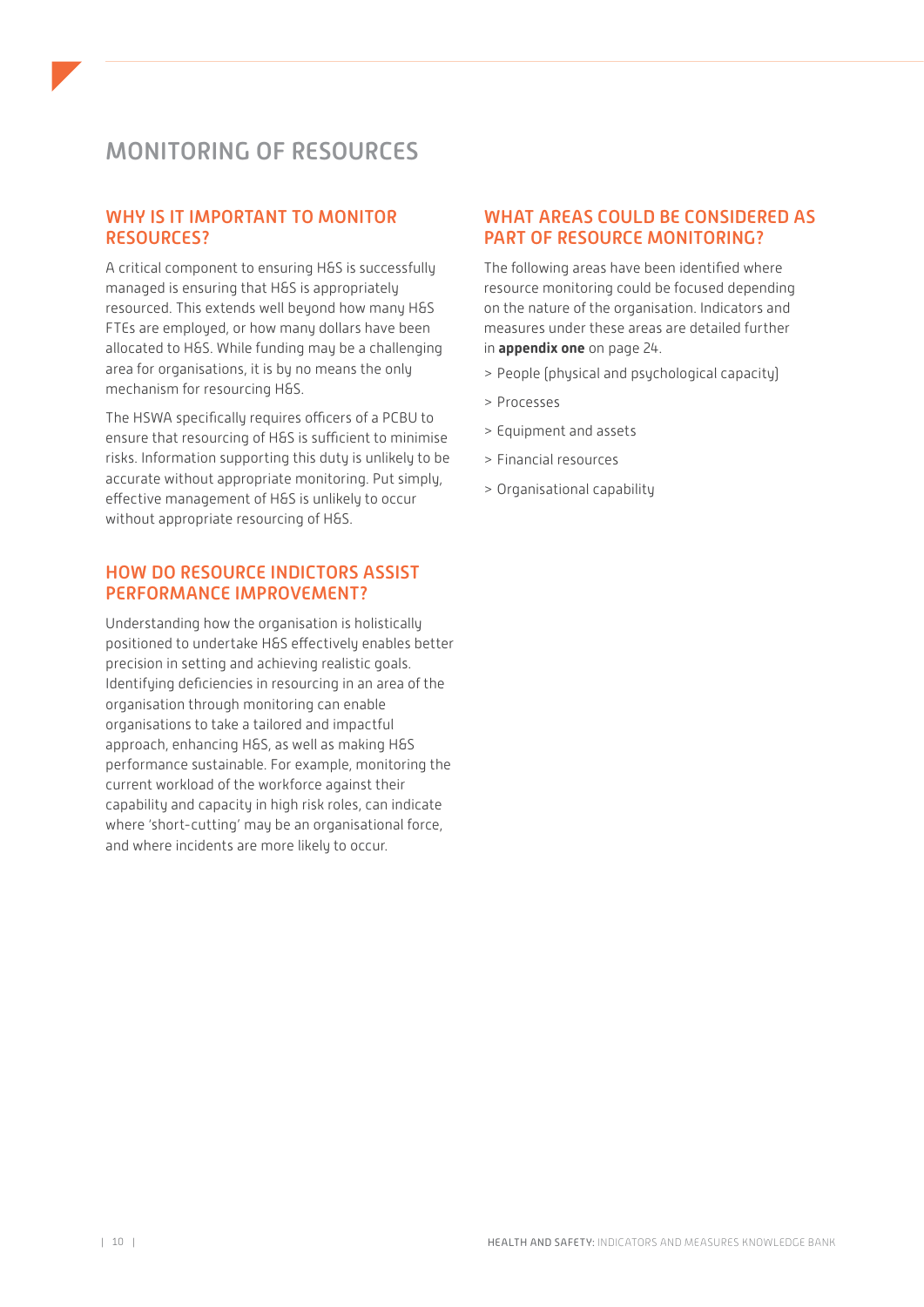

# <span id="page-10-0"></span>FURTHER RESOURCES

To view other resources which give insights to monitoring H&S, see the following.

### **Monitoring What Matters by the Business Leaders' Health and Safety Forum:**

[www.zeroharm.org.nz/assets/docs/our-work/](http://www.zeroharm.org.nz/assets/docs/our-work/monitoring/Monitoring-what-matters.pdf) [monitoring/Monitoring-what-matters.pdf](http://www.zeroharm.org.nz/assets/docs/our-work/monitoring/Monitoring-what-matters.pdf)

# **Measuring and Reporting on Work Health and Safety by Safe Work Australia:**

[www.safeworkaustralia.gov.au/system/files/](https://www.safeworkaustralia.gov.au/system/files/documents/1802/measuring-and-reporting-on-work-health-and-safety.pdf) [documents/1802/measuring-and-reporting](https://www.safeworkaustralia.gov.au/system/files/documents/1802/measuring-and-reporting-on-work-health-and-safety.pdf)[on-work-health-and-safety.pdf](https://www.safeworkaustralia.gov.au/system/files/documents/1802/measuring-and-reporting-on-work-health-and-safety.pdf)

# **Lead Indicators by SafePlus:**

www[.worksafe.govt.nz/about-us/who-we-are/](https://worksafe.govt.nz/about-us/who-we-are/our-priorities/safeplus/resources-guidance/) [our-priorities/safeplus/resources-guidance/](https://worksafe.govt.nz/about-us/who-we-are/our-priorities/safeplus/resources-guidance/)

# **Health and Safety Guide: Good Governance for Directors by the Institute of Directors:**

[www.iod.org.nz/Portals/0/Governance%20resources/](https://www.iod.org.nz/Portals/0/Governance resources/Health and Safety Guide_Good Governance for Directors.pdf) [Health%20and%20Safety%20Guide\\_Good%20](https://www.iod.org.nz/Portals/0/Governance resources/Health and Safety Guide_Good Governance for Directors.pdf) [Governance%20for%20Directors.pdf](https://www.iod.org.nz/Portals/0/Governance resources/Health and Safety Guide_Good Governance for Directors.pdf)

# **A Guide to Measuring Health and Safety Performance by the Health & Safety Executive:**

[www.hse.gov.uk/opsunit/perfmeas.pdf](http://www.hse.gov.uk/opsunit/perfmeas.pdf)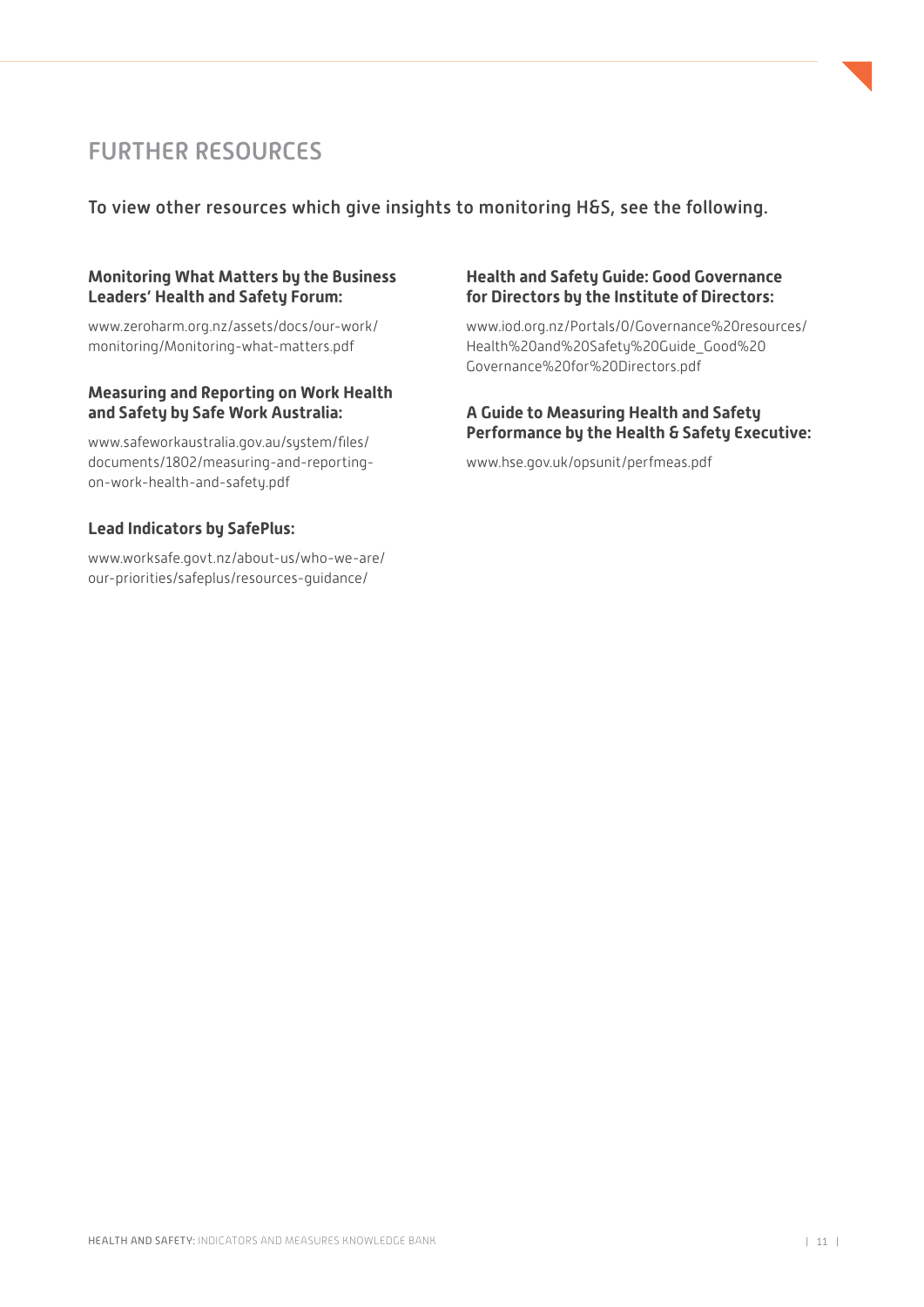# <span id="page-11-0"></span>APPENDIX ONE: INDICATORS AND MEASURES

The lists of indicators and measures within this documents do not represent an exhaustive list of health and safety indicators and measures, nor does this form a checklist of areas that should be monitored. Agencies should make a selection of lead and lag indicators that are appropriate for their context (see page 6).

If you have H&S indicators or measures that would be valuable in this list, please forward your suggestions to: **[govthealthandsafety@corrections.govt.nz](mailto:govthealthandsafety%40corrections.govt.nz?subject=)**

This appendix will be updated annually and hosted at **[www.healthandsafety.govt.nz](http://www.healthandsafety.govt.nz)**

# COMMONLY USED INDICATORS AND MEASURES

Below is a short list of indicators and measures that are most commonly used. A long-list of possible indicators and measures can be found from the section following. Each agency will need to determine their own measures based on their risks and reporting capabilities.

| $>$ LTIFR <sup>9</sup> (Lost time injury frequency rate)<br>Physical safety (threats/assaults)<br>><br>> Number of high consequence events<br>> Number of near miss events<br>> Number of first aid injuries<br>> Number of injuries resulting in disability<br><b>Risks</b><br>Number of occupational health/illness events<br>$\,>$<br>Fatalities<br>><br>Percentage of critical risks that have effective controls<br>$\rm{>}$<br>Number of abusive behaviours/phone calls<br>$\,>$<br>> Early reports of discomfort pain or injury (DPI) rate |  |
|---------------------------------------------------------------------------------------------------------------------------------------------------------------------------------------------------------------------------------------------------------------------------------------------------------------------------------------------------------------------------------------------------------------------------------------------------------------------------------------------------------------------------------------------------|--|
| > EAP usage statistics<br>> External audit results (e.g. SafePlus)<br><b>Resources</b><br>> Internal audit results                                                                                                                                                                                                                                                                                                                                                                                                                                |  |
| <b>Relationships</b><br>> % Workers that feel they are, or can be, involved in decisions relating to safety                                                                                                                                                                                                                                                                                                                                                                                                                                       |  |

<sup>9</sup>  $LTIFR = \frac{Number of lost time injuries in accounting period}{200,000} \times 200,000$ Total hours worked in accounting period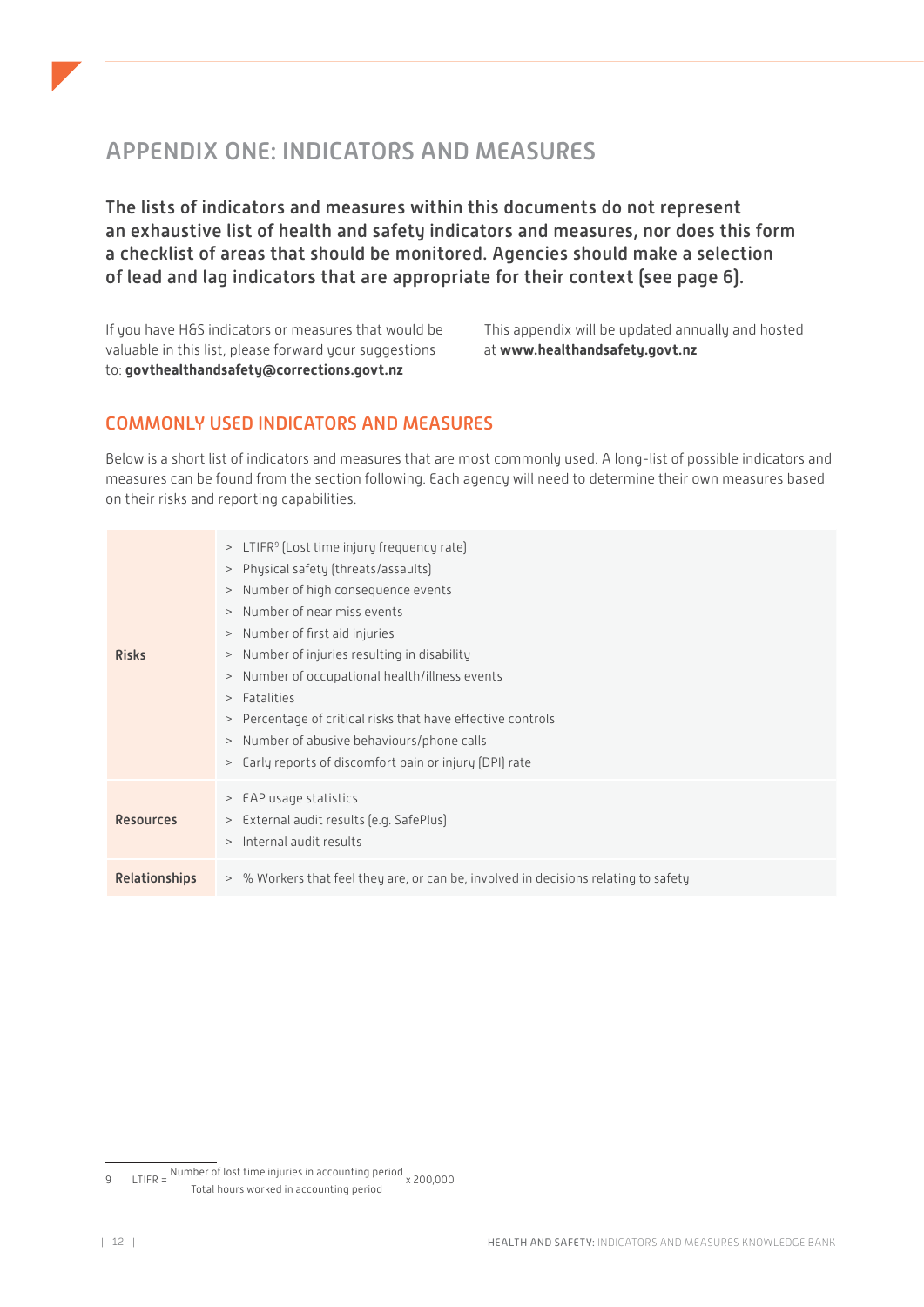# <span id="page-12-0"></span>RISK-BASED MEASURES AND INDICATORS

# **Risk-based indicators for common New Zealand Public Sector risks/risk factors:**

#### *Sub-topics:*

- > Vehicle operation
- > Aviation
- > Bullying & harassment
- > Mental health
- > Violence, aggression & assault
- > Hazardous substances
- > Stress
- > Fatigue
- > Remote working

#### Vehicle operation<sup>10</sup>

*Purpose:* to understand the extent to which operating vehicles presents H&S risks to workers. In particular, these indicators aim to provide confidence that relevant workers are adequately skilled, fit and prepared to operate a vehicle that is fit for purpose.

This was the most prevalent FTE-weighted critical risk identified by Public Sector organisations in 2018.

Percentage of relevant drivers and others on work trips who stayed overnight this month to manage the length and fatigue of a trip

Percentage of relevant managers who encouraged drivers to stay overnight to manage driver fatigue

Percentage of relevant vehicle operators who have completed a daily vehicle safety check sheet in the last month

Percentage of relevant drivers that logged and planned their routes in the last month

Were drivers involved in the selection and comfort fit checks for prospective new fleet vehicles prior to purchase or lease?

Percentage of relevant drivers reporting their driver hours to managers

Percentage of fleet vehicles with GPS tracking installed to identify worker positions and protect remote workers

Percentage of relevant vehicles with emergency equipment such as fire extinguishers, accident warning signs, day/night high visibility clothing, and a first aid kit installed

Percentage of vehicles with secure storage areas for luggage and equipment

Percentage of relevant vehicles with additional communication equipment installed to account for areas with poor or no cell phone coverage (such as CB radio, satellite phone, cell phone mobile repeaters etc)

Percentage of relevant vehicles with equipment for poor weather as standard (for example, wet weather gear, chains, or winter tyres)

Percentage of drivers who changed a planned route because of weather or other concerns in the last month

Percentage of vehicles used for work greater than 10 years old

Number of traffic infringements in company vehicles

Number of motor vehicle incidents and insurance claims

ANCAP Rating – average rating score of fleet

Percentage of relevant staff who have completed driver training and refresher training for specialist vehicles

<sup>10</sup> Examples of these indicators derived from Lead Indicators by SafePlus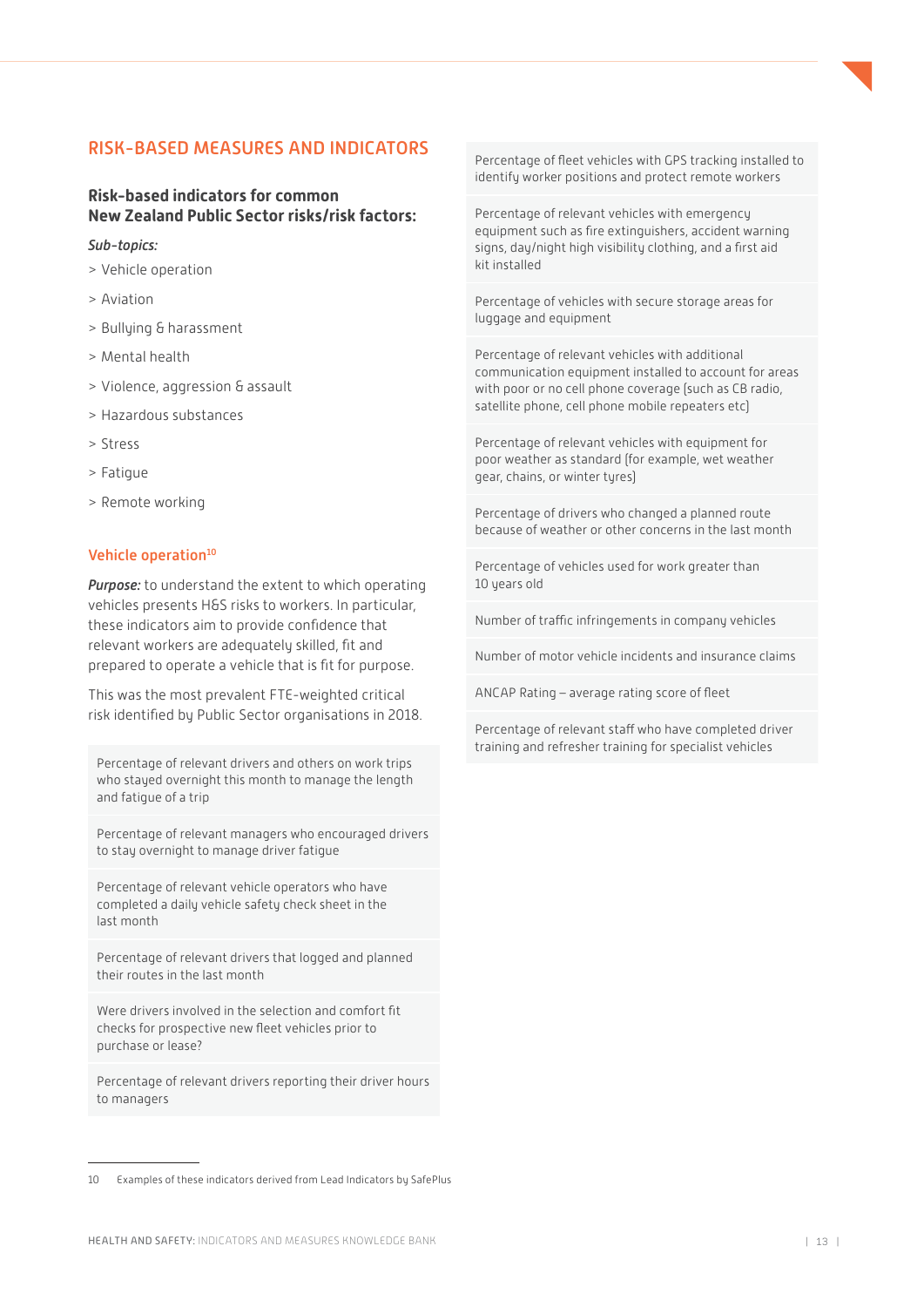#### Aviation

*Purpose:* to understand the status of safety for staff, contractors and members of the public when aircraft, particularly helicopters, are used to support the organisation.

Helicopter incidents account for the greatest number of work-related fatalities in the public sector.\*

Percentage of helicopter or fixed wing aircraft service suppliers that have been independently audited to a recognised standard in the last three years

Dates of the last three Civil Aviation Authority audits or investigations

Date of last Review of Airworthiness for each aircraft operated

Percentage of operators utilising task specific safety equipment (e.g. floats, crash resistant fuel tanks, wire cutters, traffic collision avoidance systems, terrain awareness warning systems, weather radar, autopilot, night vision systems (if appropriate))

Percentage of operators using cockpit data recorders to enhance safety (e.g. cockpit video recorders)

Percentage of aircraft operated without dynamic seats and crash resistant fuel tanks

Number of suppliers yet to obtain approval of their safety management system (SMS) from CAA

Number of risk assessments performed and percentage of risks reviewed on time by operators

Percentage of flights undertaken in close proximity to other aircraft, such that either risk of collision or rotor downwash are safety factors

Percentage of relevant workers who have been trained in safe procedures in, around and interacting with helicopters or fixed wing aircraft

Percentage of pilots, relevant ground staff and relevant management who have received training in dynamic risk management

Percentage of operators with a formalised drug and alcohol testing policy and programme

Number of safety-related occurrences (including near miss events and nearby drones spotted)

\*Numbers do no include fatalities resulting from health-related harm.

Date that operating pilots last undertook flight training for the relevant aircraft type

Date of the last flight crew competency check for each pilot in the aircraft being flown

Number of operational helicopter pilots with less than the below experience (hours):

- > 2500 total
- > 1500 as a helicopter pilot in command
- > 100 operating the type of aircraft being flown

Percentage of operators who have undertaken operation specific scenario based and/or simulator training

Longest shifts worked for aircraft pilots and other workers in aviation safety critical roles (e.g. essential ground crew)

Percentage of flights where the pilot undertook a documented pre-flight risk assessment where the following elements of pilot fitness were covered: fatigue, illness, stress, medication and nourishment

Percentage of flights which include flight between evening civil twilight and morning civil twilight

Percentage of operators with documented PPE requirements for flight crew and passengers

#### Bullying & harassment

*Purpose:* to understand the extent to which bullying and harassment may be present in the workplace, the H&S risks they create to workers through outcome indicators, as well as training offered to workers and managers.

Number of personal grievances

Number of bullying or harassment cases reported

Percentage of workers who have received training or support on bullying and harassment

Percentage of managers who have received training or support on bullying and harassment

Engagement survey feedback on workplace culture with regard to bullying and harassment

EAP usage stats

See 'human resourcing' page 24. of this knowledge bank for other relevant indicators.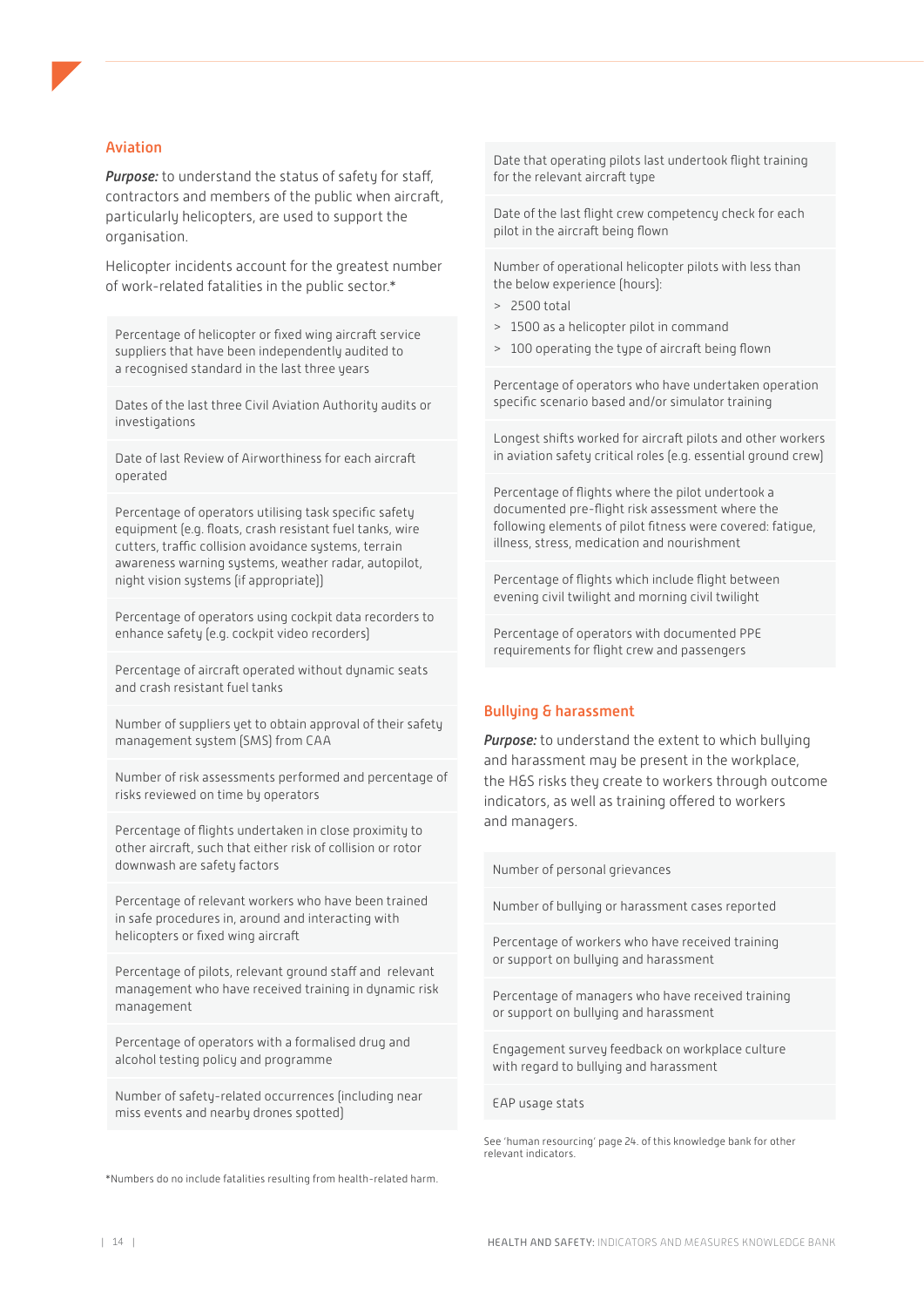#### Mental health

*Purpose:* to understand the extent to which working may impact worker mental health (positively as well as negatively) through mental health outcomes, initiatives and the capability of the workplace to effectively manage this risk.

This was the second-most prevalent FTE-weighted critical risk identified by Public Sector organisations in 2018.

Timeliness of safe return to work/uptake of professional psychological support

EAP usage stats

Percentage of worker in staff surveys (or other measures) that can cope with everyday stressors

Number of high exposure processes or roles reviewed for suitability

Number of staff social events (organised or unofficial) each quarter

Initiatives undertaken to assist managers in recognising signs of mental health harm and how to support workers

Initiatives undertaken to assist workers in mental health resilience

Initiatives undertaken to pre-screen workers for high exposure roles

Information and training on safety, health, wellbeing and resilience to all recruits and new personnel

Corrective actions undertaken, following information derived from EAP/absence/illness

Hits on intranet resources for staff and managers

Percentage of managers trained in mental health basics

#### Violence, aggression & assault

*Purpose:* to understand the extent to which violent and aggressive interactions present H&S risks to workers. This section has been highlighted as a key H&S risk to Public Sector employees, particularly those with public-facing offices, following the 2014 Work and Income Shooting.

This was the third-most prevalent FTE-weighted critical risk identified by Public Sector organisations in 2018.

Number of physical safety assaults

Number of organisational threats

Number of incidents relating to organisational threats

Number of personal threats (verbal, post, social media)

Percentage of relevant frontline staff who wear allocated PPE (e.g. on-body cameras)

Percentage of relevant frontline staff who have undertaken de-escalation training

Percentage of clients with a high-risk profile (e.g. criminal history, mental illness)

Length of time since high risk policies and processes (e.g. claim rejection criteria) have been reviewed

Number of abusive behaviours/phone calls

Number of dog bites

Percentage of public-facing offices with restrictive access

Percentage of public-facing offices with duress alarms

Compliance with security standards (e.g. attendance of security guards at specified times)

Number of security breaches (intentional and accidental)

Percentage of staff that feel safe from violence, aggression and assault at work

Security trends

Number of reactive repairs to broken security features (e.g. broken locks)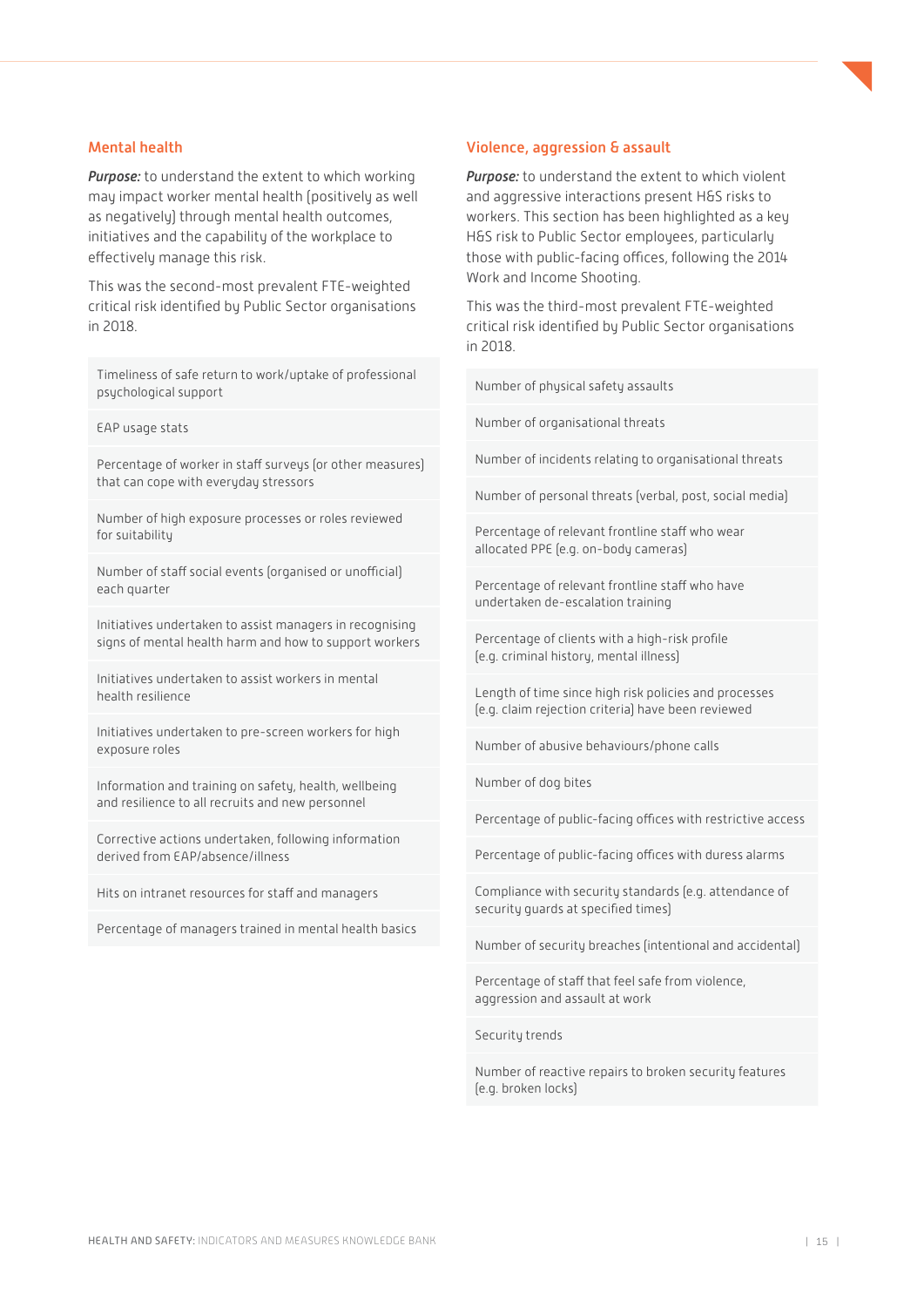#### Hazardous substances

*Purpose:* to understand the extent to which risks created by hazardous substances are being managed at work. In particular, understanding the organisation's capability to appropriately handle and store hazardous substance and minimise exposure.

Percentage of sites that store or use hazardous substances

Number of relevant sites without approved handlers

Percentage of workers trained to handle their respective hazardous substances

Percentage of hazardous substances found with missing or inappropriate labelling during the last audit

Number of hazardous substance storage areas without spill kits or signage

Number of health monitoring tests undertaken to identify hazardous substance exposure in workers

Number of hazardous substance work areas with exposure limit alarms

Number of tolerable exposure limits (TEL) exceeded in the last three months

Number of injuries relating to hazardous substances

Number of compliance certificates out of date (e.g. handler, filler, location and container)

Number of worksites with asbestos accessible to workers

#### $Stress<sup>11</sup>$

*Purpose:* to understand the extent to which stressrelated risks are being controlled and outcomes being are being managed at work. This is particularly important in tasks and roles where H&S is reliant on human accuracy.

Percentage of workers (including managers) who have received resilience training in the last year

Has the organisation's stress policy been reviewed within the last two years?

How have findings from worker surveys been included in the risk control processes for stress?

Number of stress and pressure self-reports received in the last month

Percentage of workers that have participated in health surveillance for cardiac, digestive, and cancer risks in the last year

Percentage of staff participating in wellness campaigns this quarter

Results from annual employee engagement surveys

Percentage of employees participating in annual employee engagement surveys

Percentage of employees participating in annual employee engagement surveys

Percentage of managers that have been trained to recognise signs of stress and fatigue in their staff in the last year

Percentage of high-stress job descriptions and job activities that have had a risk assessment completed in the last year

Are questions about worker stress and demands included in performance and exit interviews?

How many surveys seeking information about stress and work demands have been carried out in the last year?

Percentage of staff who used EAP or other external agencies in the last month

Percentage of major events that EAP or other external agency staff have attended

Number of stress claims

<sup>11</sup> Examples of these indicators derived from Lead Indicators by SafePlus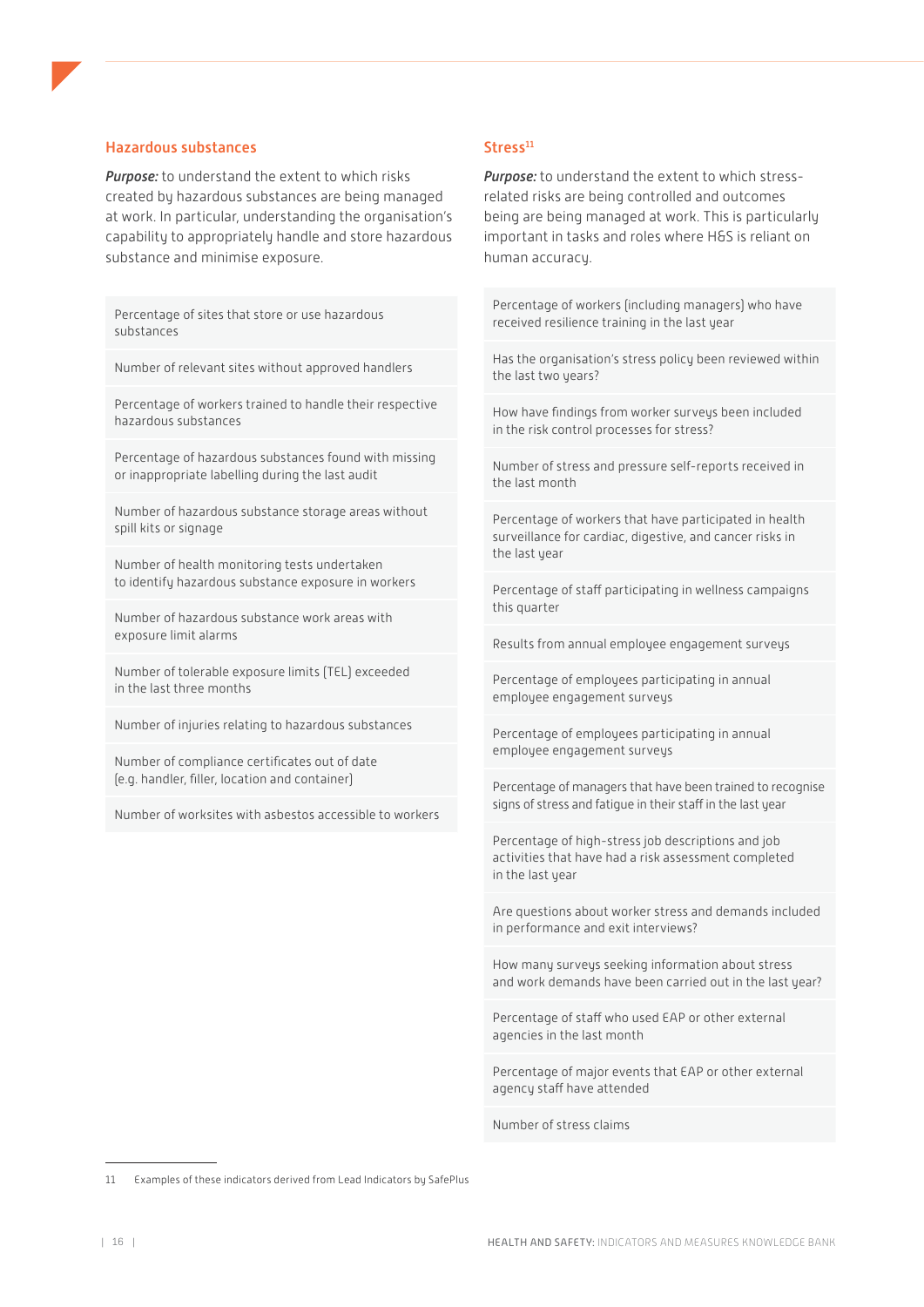#### Fatique<sup>12</sup>

*Purpose:* to understand the extent to which fatiguerelated risks are being controlled and outcomes are being managed at work. This is particularly important for tasks that require concentration to keep people safe such as driving, use of plant and other equipment.

Percentage of relevant toolbox talks or staff briefings that include discussion of the management of fatigue in the last month

Percentage of night-shift workers that have been assisted with personal measures to have a more restful sleep between shifts

Were staff involved in the design of the shift pattern?

Has consultation on the effectiveness of the shift pattern occurred in the last six months?

Percentage of staff who attended optional fatigue management training this year

Percentage of staff who participated in wellness campaigns this quarter

Percentage of lighting in the workplace that emits longer-wavelength light (rather than red/short wavelength) light, to suppress melatonin/sleepiness for workers

Does the shift pattern allow for two consecutive nights off following night shifts?

Are consecutive night shifts restricted to no more than four in a row?

Do day shifts start after 7am?

Are day shifts that start before 7am shorter than 7am-start shifts, to allow for staff to recover?

Is overtime forbidden for staff that work 12 hour shifts?

Is there a minimum of 12 hours between shifts?

Is the shift rotation pattern quick (every 2-3 days)?

Does the shift rotation pattern move forward (morning-afternoon-night)?

Percentage of the workforce that has to travel more than 45 minutes to work

Average time between shifts that staff are sleeping

Percentage of staff working shifts who have another job

Percentage of staff that work shifts or long hours (including management) and have their health monitored for cancer, cardiac and digestive health

#### Remote working

*Purpose:* to understand the extent to which remote workers are being exposed to risk and whether the controls are appropriately effective.

Percentage of workers who undertake remote working around material risks

Percentage of workers who undertake remote working and carry a device capable of reliable communication at all times

Percentage of workers who undertake remote working and carry a device capable of reliable location tracking

Percentage of workers who undertake outdoor remote work and carry sufficient clothing to survive a night of poor conditions outdoors

Percentage of remote workers exposed to material risks who have had their work practices reviewed in the last 12 months

12 Examples of these indicators derived from Lead Indicators by SafePlus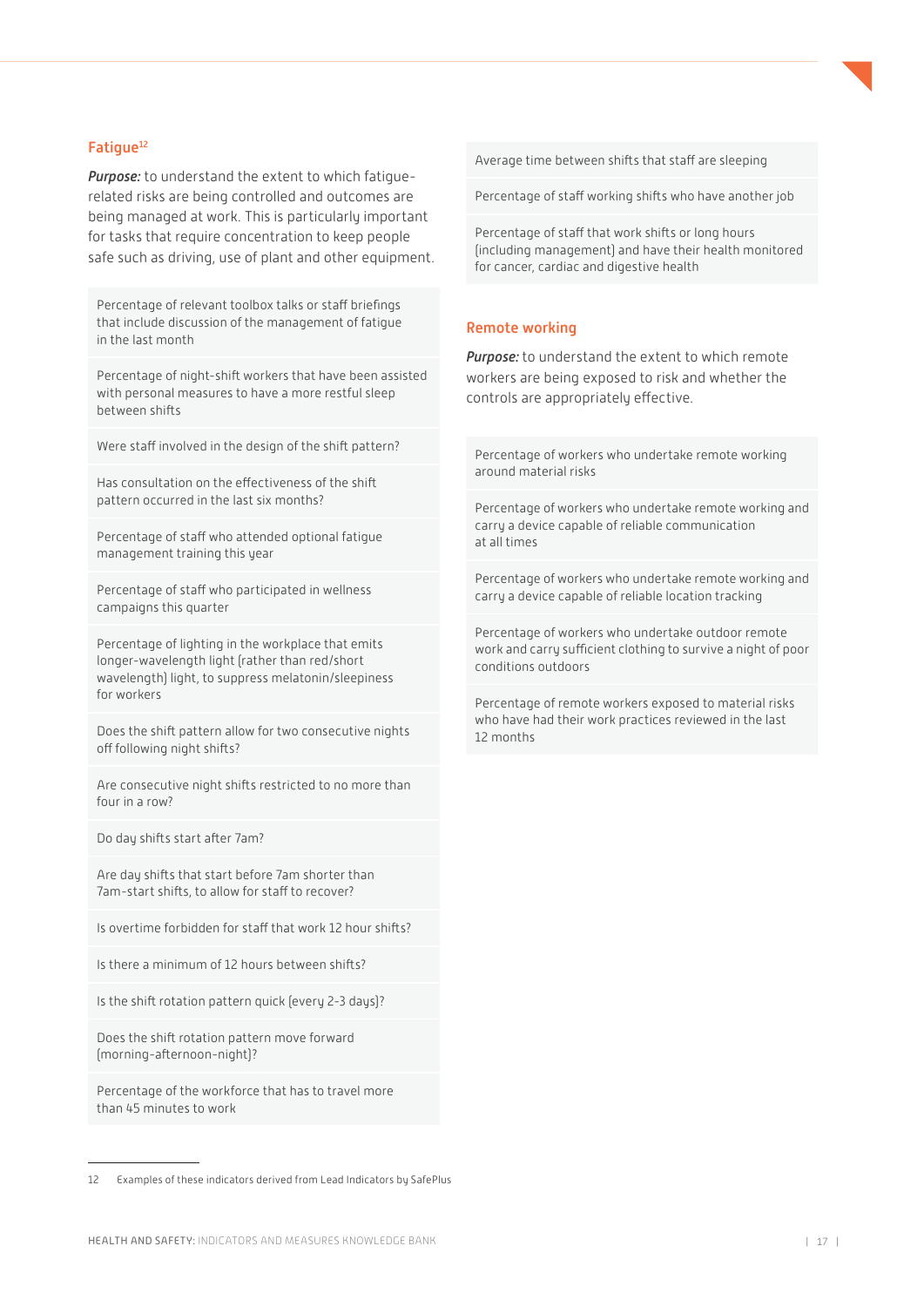# <span id="page-17-0"></span>GENERIC RISK-BASED INDICATORS

#### *Sub-topics:*

- > Occupational health
- > Injury rates
- > Event type
- > Controls monitoring
- > Investigations and corrective actions
- > Strategy implementation

#### Occupational health

*Purpose:* to understand the extent to which occupational health risks are being controlled and outcomes are being managed at work. This particularly applies to hazardous substances, dusts, noise, musculoskeletal stress and the below areas:

#### **Health-realted safety risks\* ('effects of health-on-work')**

#### Impairments Risks

- > Fatigue
- > Stress or mental distraction
- > Drugs/alcohol consumption

#### Incapacity Risks

- > Poorly controlled diabetes
- > Poorly controlled heart disease
- > Poorly controlled high blood pressure

#### Mobility Risks

- > Physical frailty
- > Bone and/or joint conditions
- > Severe obesity

#### Sensory Risks

- > Colour vision deficiency
- > Reduced visual acuity
- > Reduced hearing capability

\*Health-related safety risks are specific to the tasks, situation and work environment that they exist within and are not a risk in all circumstances.**13,14**

Health-related risk trends

Number of health exposures that have exceeded accepted levels

Number of health monitoring tests that are positive for exposure

Results of exposure or environmental monitoring, and actions taken

Percentage Health exposure tests with results over regulatory thresholds

Number of health monitoring tests done versus number of workers exposed to a health risk

#### Injury rates

*Purpose:* to understand how often workers are hurt and the severity.

TRIFR (Total recordable injury frequency rate)

MTIR (Medical treatment injury rate)

LTIFR (Lost time injury frequency rate)

LTISR (Lost time injury severity rate)

WAFWR (Annual rate per 1,000 workers for injuries resulting in a Week or more Away From Work)

Year on year comparison of injury severity (e.g. discomfort vs illness vs hospital vs first aid vs near miss)

Number of days lost

Incidence rate for work-related claims per 1,000 full-time equivalent employees

<sup>13</sup> Taken from [WorkSafe New Zealand](https://worksafe.govt.nz/laws-and-regulations/operational-policy-framework/worksafe-positions/work-related-occupational-health/)<br>14 See fatique, stress and mental healt

See fatigue, stress and mental health indicators in the prior pages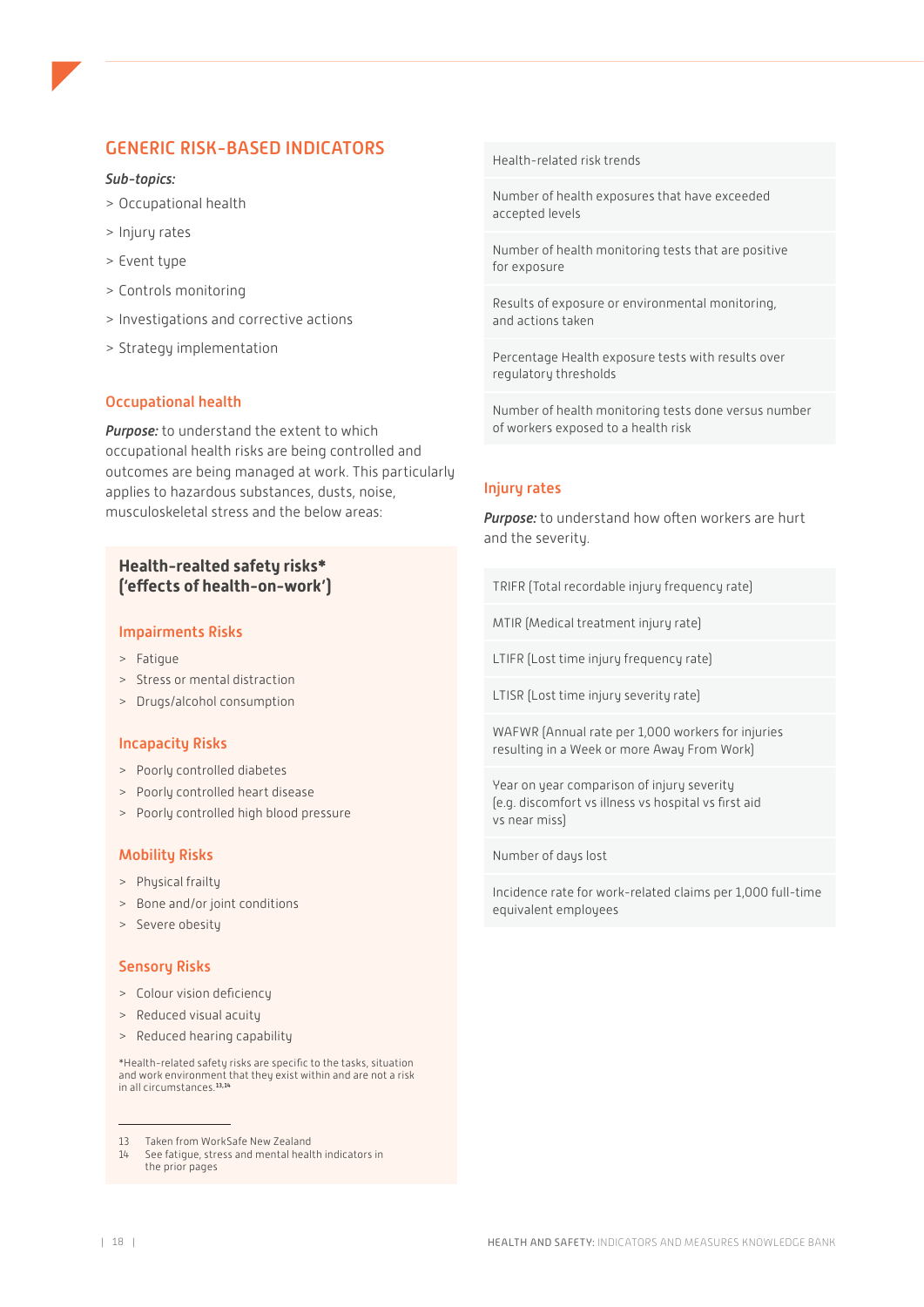#### Event type

*Purpose:* to understand where poor H&S outcomes are occurring to enable focus on the areas with the greatest impact.

Breakdown of events that occurred based on event type

Breakdown of mechanism of injury (e.g. hit by object, cut, muscular stress)

Events per department/1,000 staff

Number of unsafe acts

Number of workplace accidents (generic)

Early reports of discomfort pain or injury rate

Number of first aid injuries

Number of LTIs (Lost Time Injuries)

Number of LTIs resulting in a week or more away from work

Number of MTIs (Medical Treatment Injuries)

Number of injuries resulting in disability

Number of serious injuries

Number of close calls/near miss events

Number of unexpected loss of control events

Number of notifiable events

Number of all injuries

Number of muscular stresses reported

Number of ACC claims

Number of workers performing light duties while recovering from an injury

Number of non-work related injuries

Number of occupational health/illness cases

Number of fatalities

Breakdown of Actual Incident Severity

Breakdown of Potential Incident Severity

Breakdown of the events that occur based on event severity

Breakdown of the events that occur based on injury severity

Number of high consequence events

High potential incident (near miss) frequency rate

Status of organisational risks associated with high risk events

Cause of injuries year on year (e.g. animal, burn, cut, equipment, ergonomics etc)

Breakdown of agency causing the incident (e.g. buildings/structures, weather, chemicals)

Number of Asset Damage Events

Work related injury claim cost by category of rehabilitation

Breakdown of injury claims year on year (registered, declined, accepted etc) (injury management data)

Number of incidents relating to strategic risks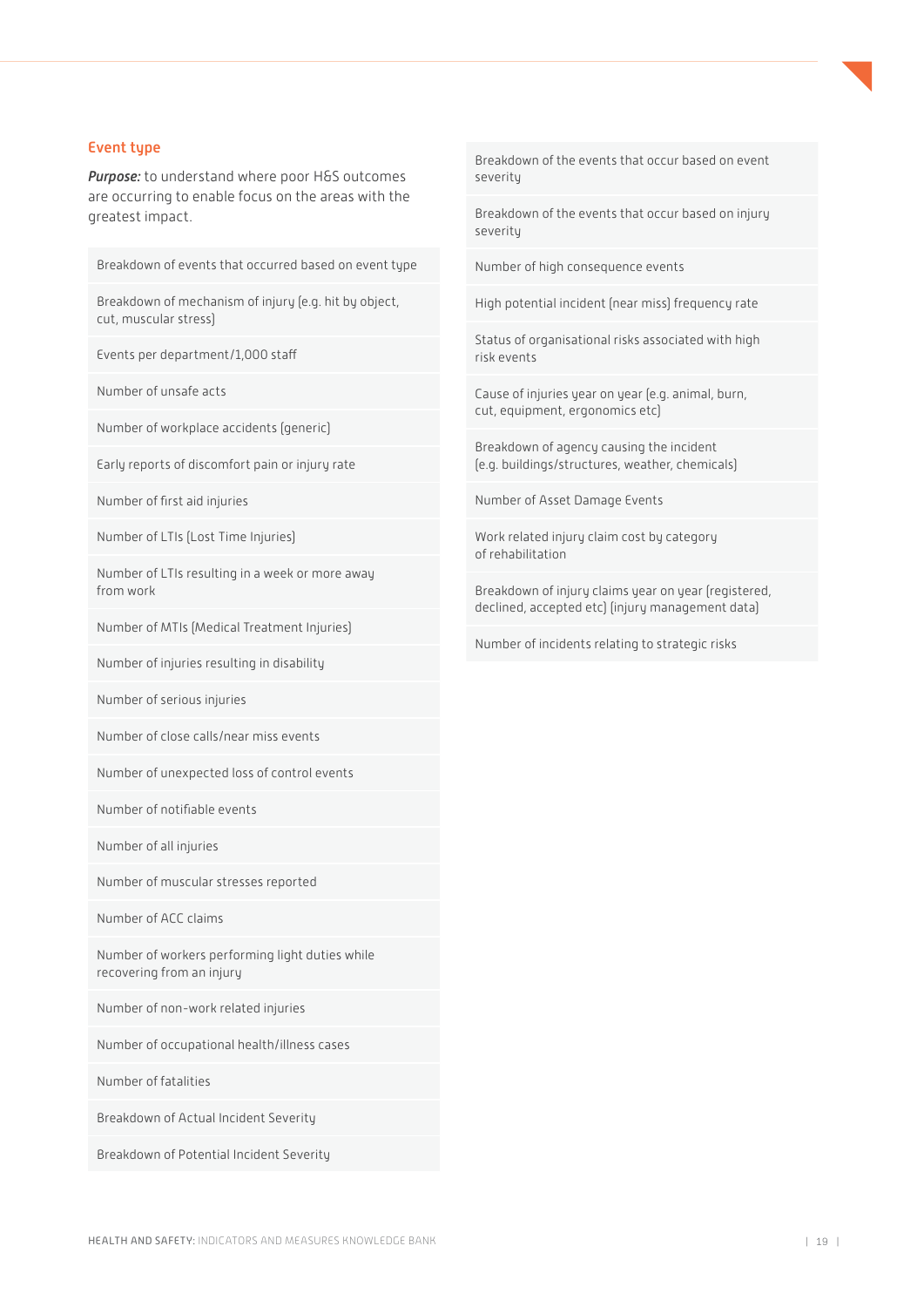#### Controls monitoring

*Purpose:* to understand how the high-level effectiveness of critical controls keep people safe

Number of critical risk presentations by risk owners of each critical risk covering where the risk occurs, who is impacted, the control measures, any gaps in the controls, and monitoring practices to ensure controls are effective and implemented

Percentage of critical risks that have effective controls

Status of critical risks

Status of critical controls

Status of implementation of any identified critical controls

Number of critical control reviews undertaken

Number of alarms activated

Percentage of workers that report risk controls to be understood and implemented throughout the organisation

#### Investigations and corrective actions

*Purpose:* to understand if investigations are happening, happening on time and if appropriate corrective actions are taking place.

Number of critical risk presentations by risk owners of each critical risk covering where the risk occurs, who is impacted, the control measures, any gaps in the controls, and monitoring practices to ensure controls are effective and implemented

Percentage of critical risks that have effective controls

Status of critical risks

Status of critical controls

Status of implementation of any identified critical controls

Number of critical control reviews undertaken

Number of alarms activated

Percentage of workers that report risk controls to be understood and implemented throughout the organisation

#### Strategy implementation

*Purpose:* to understand the organisation's progress and position with regard to H&S goals.

Status against H&S targets

Anticipated new risks and controls

Any new significant risks

Summary of emerging issues and trends

Progress against the health and safety plan of the business (SafePlus fits here if the agency has included this in their H&S plan)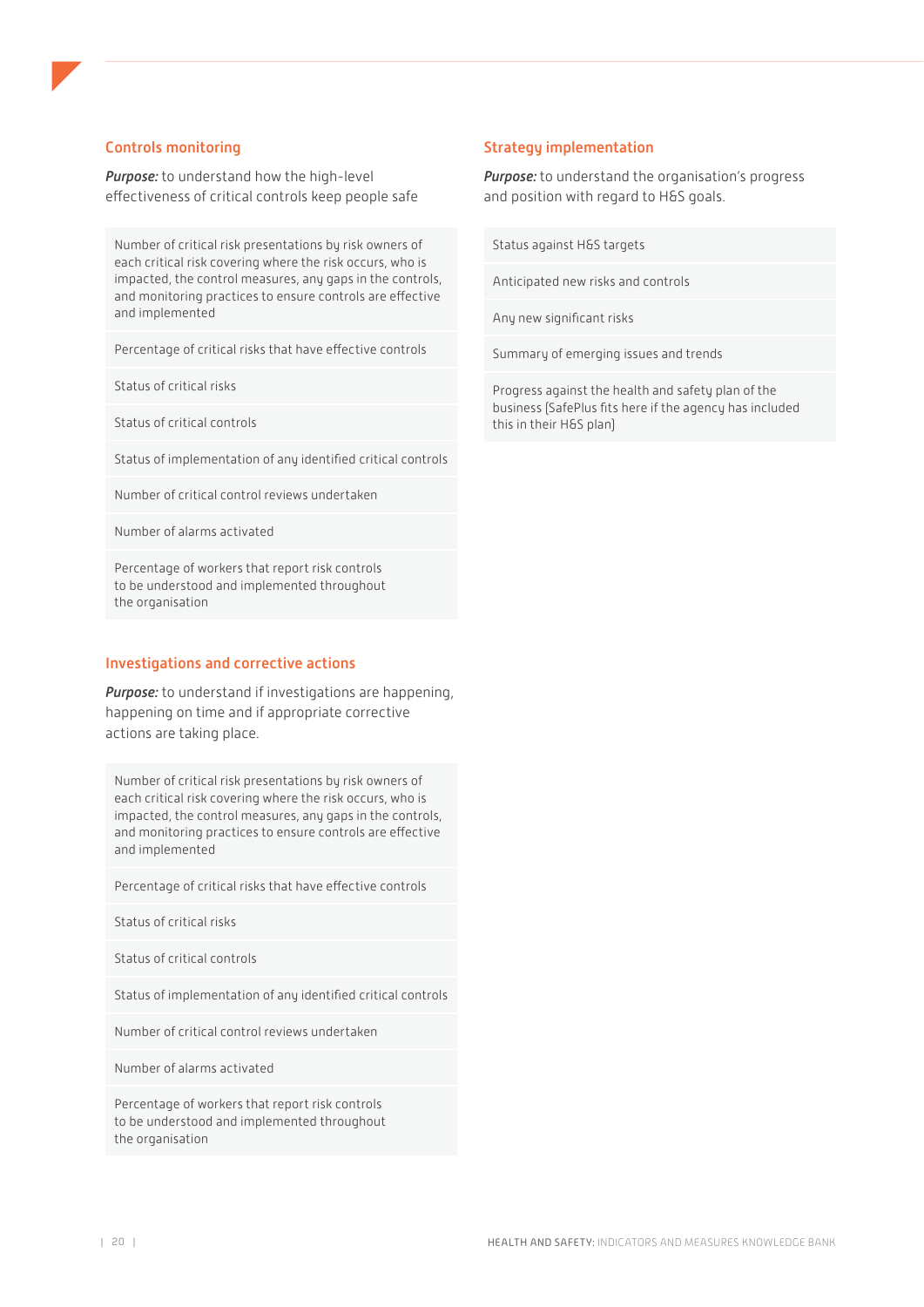# <span id="page-20-0"></span>RELATIONSHIP-BASED MEASURES AND INDICATORS

#### *Sub-topics:*

- > Worker participation & representation
- > Staff engagement & perception of H&S in the workplace
- > Leadership engagement
- > Contractor management relationships
- > Joint agency relationships
- > Key stakeholder relationships
- > Other stakeholder relationships
- > Incident engagement
- > Promotion of good H&S practices

#### Worker participation & representation

*Purpose:* to understand the extent to which workers, particularly those exposed to risks, are actively participating in making H&S more effective and how this is being actioned by the organisation.

Ratio of H&S reps to staff

Ratio of management to worker attendees at H&S committees

Number of complaints

Percentage of relevant staff consulted on H&S matters

Number of staff suggestions adopted

Number of key actions from engagement forums completed or outstanding

Status of feedback from management to workers/committees

Complaints/issues/incidents/ideas from those who work with us (including contractors)

Number of team health, safety and wellbeing toolbox meetings held

Number of travel briefings undertaken

Percentage of corrective actions and investigation findings communicated through the business

#### Staff engagement & perception of H&S in the workplace

*Purpose:* to understand the extent to which workers are satisfied and engaged in their jobs, as well as the honest views of H&S from those at the front line.

Percentage of staff who take advantage of staff benefits (e.g. gym, medical subsidy, eye exams)

Engagement survey index

Number of consultative committees

Number of relevant operational staff involved in decision making at each level of the organisation

Work-related stress rate

Scores from engagement or culture surveys, and actions taken as a result

Employee turnover

Percentage of workers that report the organisation is doing more for safety than it was a year ago

Percentage of workers that report leadership is driving the organisation to become a safety-centred organisation

Percentage of workers that report leaders in their area listen to their safety concerns

Percentage of workers that feel they are, or can be, involved in decisions relating to safety

Percentage of workers that believe most adverse events occur as a result of system failure and not attributed to one individual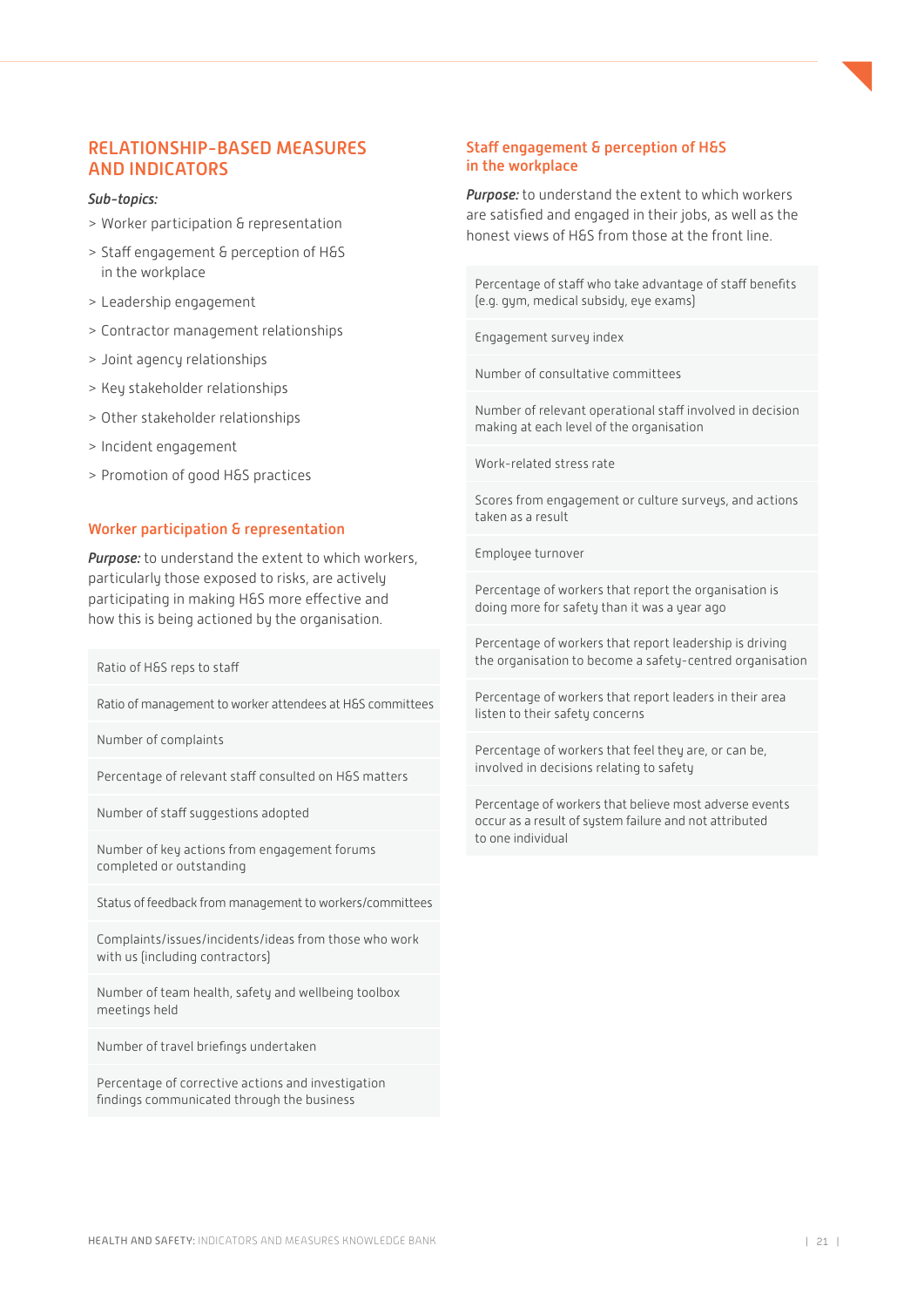#### Leadership engagement

*Purpose:* to understand how leaders are being active in promoting H&S as well as enhancing their H&S capabilities.

Number of H&S activities undertaken by leadership (e.g. safety talks, site engagement)

Number of sector-wide health and safety forums attended by senior leaders in the last 12 months

Percentage of people leaders who have attended HSW leadership training in the last 12 months

#### Contractor management relationships

*Purpose:* to understand the functionality and nature of work being delivered by contractors.

Number and type of contracts that have successful health and safety outcomes and practices

Percentage of tender or pre-qualifications that are rejected or issued improvement requirements based on H&S performance or capability

Number of contractors with current verified health and safety capability versus number unverified

Number of inspections of contracted work conducted and a summary of the findings

Number and type of deficiencies identified during monitoring of contracted work

External site audits

H&S performance and actions of contractors

Status of risks and controls that contractors own

Number of procured activities currently active

Number and nature of projects where health and safety has been built in during the design phase – prior to procurement or start-up

Percentage of contracts or product procurements that meet the required health and/or safety weighting of the business at first attempt

#### Joint agency relationships

*Purpose:* to understand the functionality and nature of work being delivered in a joint effort with other government agencies.

Number of other agencies engaged in shared medium-high risk work

Percentage of other agencies who have been consulted with over shared work

Number of joint agency consultation groups undertaken

#### Key stakeholder relationships

*Purpose:* to understand the state of relationships with key stakeholders such as iwi and unions with regard to H&S matters.

Engagement and consultation activities undertaken with relevant iwi

Complaints/issues/incidents/ideas from relevant iwi

Engagement and consultation activities undertaken with relevant unions

Complaints/issues/incidents/ideas from relevant unions

#### Other stakeholder relationships

*Purpose:* to understand the state of relationships with other relevant stakeholders such as volunteer groups, protestor groups and funding relationships.

Engagement and consultation activities undertaken with relevant volunteer groups

Complaints/issues/incidents/ideas from relevant volunteer groups

Number of protestor or activist groups campaigning against the organisation

Percentage of protesting or activist groups that have been consulted with

Frequency of consultation undertaken with sources of funding to ensure H&S value is adequately recognised

Frequency of outcome reporting to sources of funding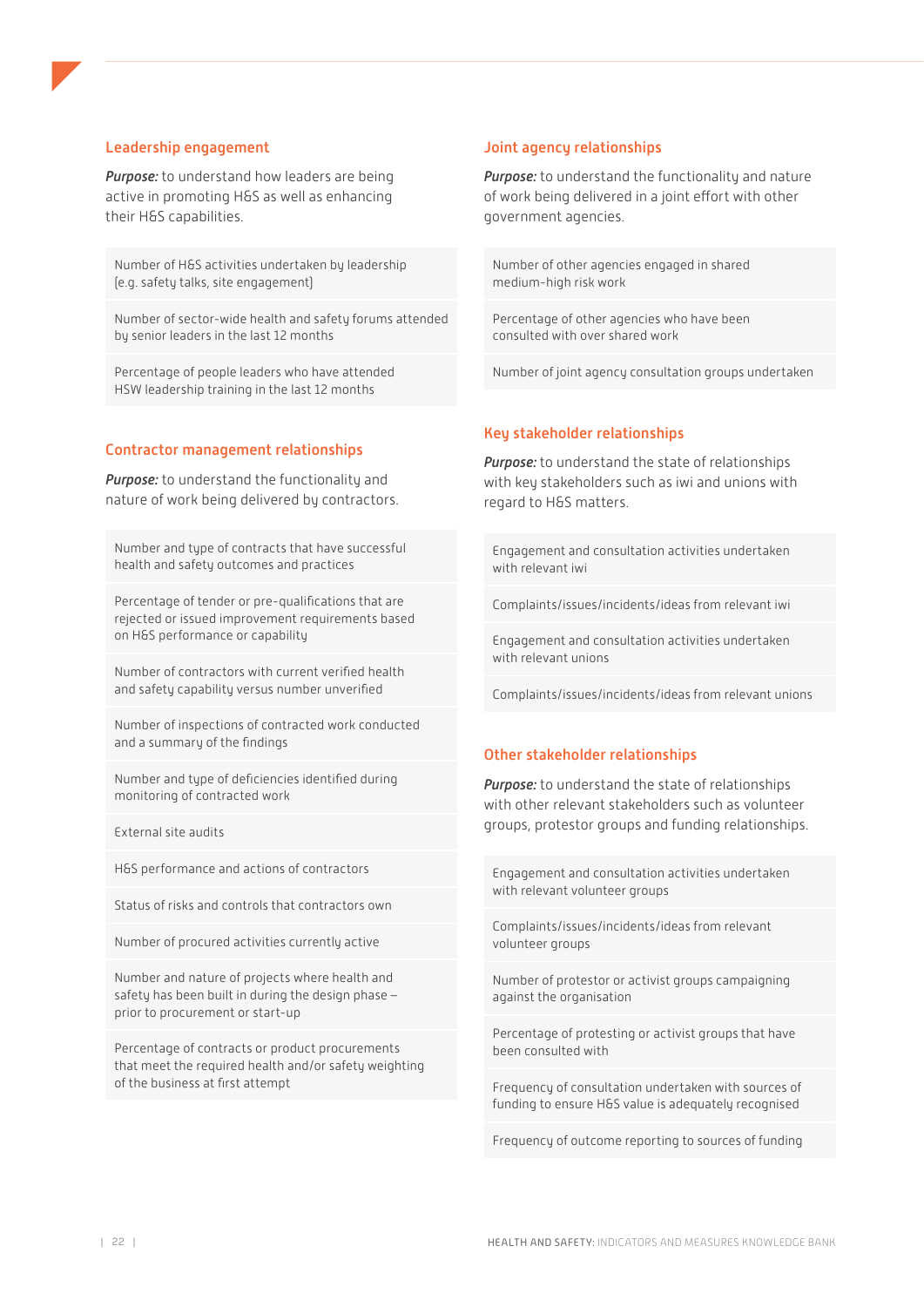#### Incident engagement

*Purpose:* to understand how quickly and effectively the organisation is responding to H&S incidents.

Incident reporting rate

Ratio of near miss events to accidents resulting in harm

Timeliness of incident reporting

Third Party Incident reporting

Timeliness of incidents investigated

### Promotion of good H&S practices

*Purpose:* to understand activity behind the praise of good H&S practice in the organisation.

Learnings and circulations of lessons from good incident outcomes and investigations

Stories of success

Number and nature of people celebrated for their actions

Case studies developed

Number of 'push-backs' – when someone said no to a task or asked that work cease – and the actions taken as a result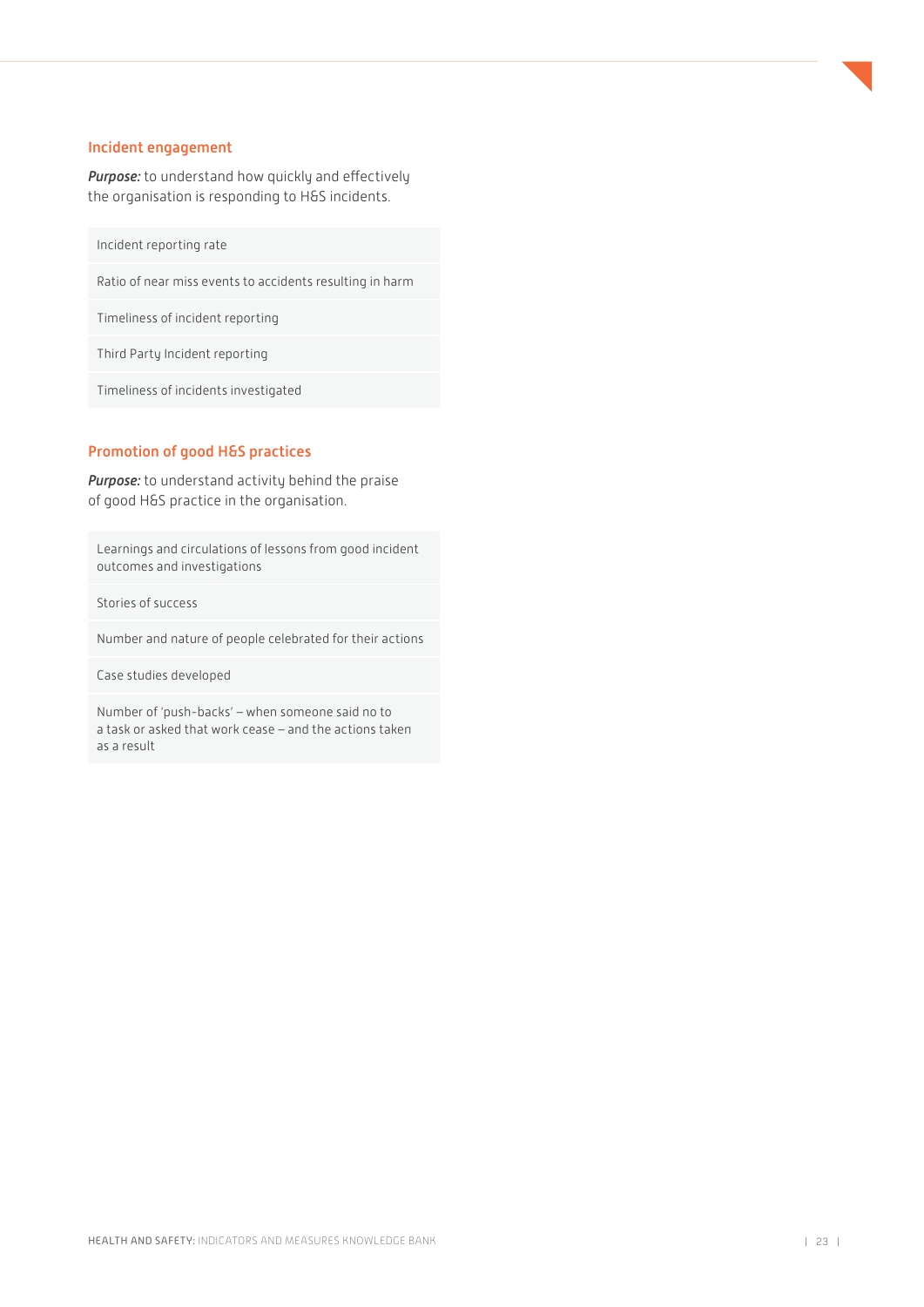# <span id="page-23-0"></span>RESOURCE-BASED MEASURES AND INDICATORS

#### *Sub-topics:*

- > People
	- » Employee data
	- » Training & capability
	- » Human resourcing
- > Processes
	- » Audits, assessments & review
	- » H&S management system
	- » Work programme
- > Equipment & assets
- > Financial resourcing
- > Organisational capability

### People

*Purpose:* to understand worker psychological, physical and technical capacity to work safely.

| Employee data            | > Turnover and information from exit interview<br>> Unplanned absence days per FTE<br>> Percentage of staff with an annual leave balance greater than 27 days<br>> Percentage of staff with time off in lieu greater than 5 days<br>> Sick leave taken per FTE                                                                                                                                                                                                                                                                                                                                                                                                                                                                                                                                                                                                                                                                                  |
|--------------------------|-------------------------------------------------------------------------------------------------------------------------------------------------------------------------------------------------------------------------------------------------------------------------------------------------------------------------------------------------------------------------------------------------------------------------------------------------------------------------------------------------------------------------------------------------------------------------------------------------------------------------------------------------------------------------------------------------------------------------------------------------------------------------------------------------------------------------------------------------------------------------------------------------------------------------------------------------|
| Training &<br>capability | > Number of H&S reps that have been trained vs number of staff<br>> Level of training delivered to H&S reps<br>> Number of H&S training programmes completed by management<br>> Number of H&S training programmes completed by staff<br>Number of H&S training programmes completed in line with key risks (e.g. driving,<br>><br>remote working, mental health and physical security)<br>> Percentage of workers with physical capabilities assessed in relation to job requirements<br>> Percentage of worker with psychological capabilities assessed in relation to job requirements<br>> Percentage of workforce training that is up to date/completed<br>> Number of supervised assessments of worker capability<br>> Percentage of workers in safety-critical roles assessed for their physical fitness to work<br>> Levels of competency achieved by workers<br>> Percentage of workers that have the capability to do their job safely |
| Human<br>resourcing      | > Number of fire wardens and first aiders per area<br>> Ratio of permanent staff to casual/contracted staff<br>> Number of vacancies per division of the organisation<br>> Summaries of workload levels for high-risk teams<br>> Summary of forecasted workload levels vs capacity of the workforce<br>> Summary of current workload levels vs capacity of the workforce                                                                                                                                                                                                                                                                                                                                                                                                                                                                                                                                                                        |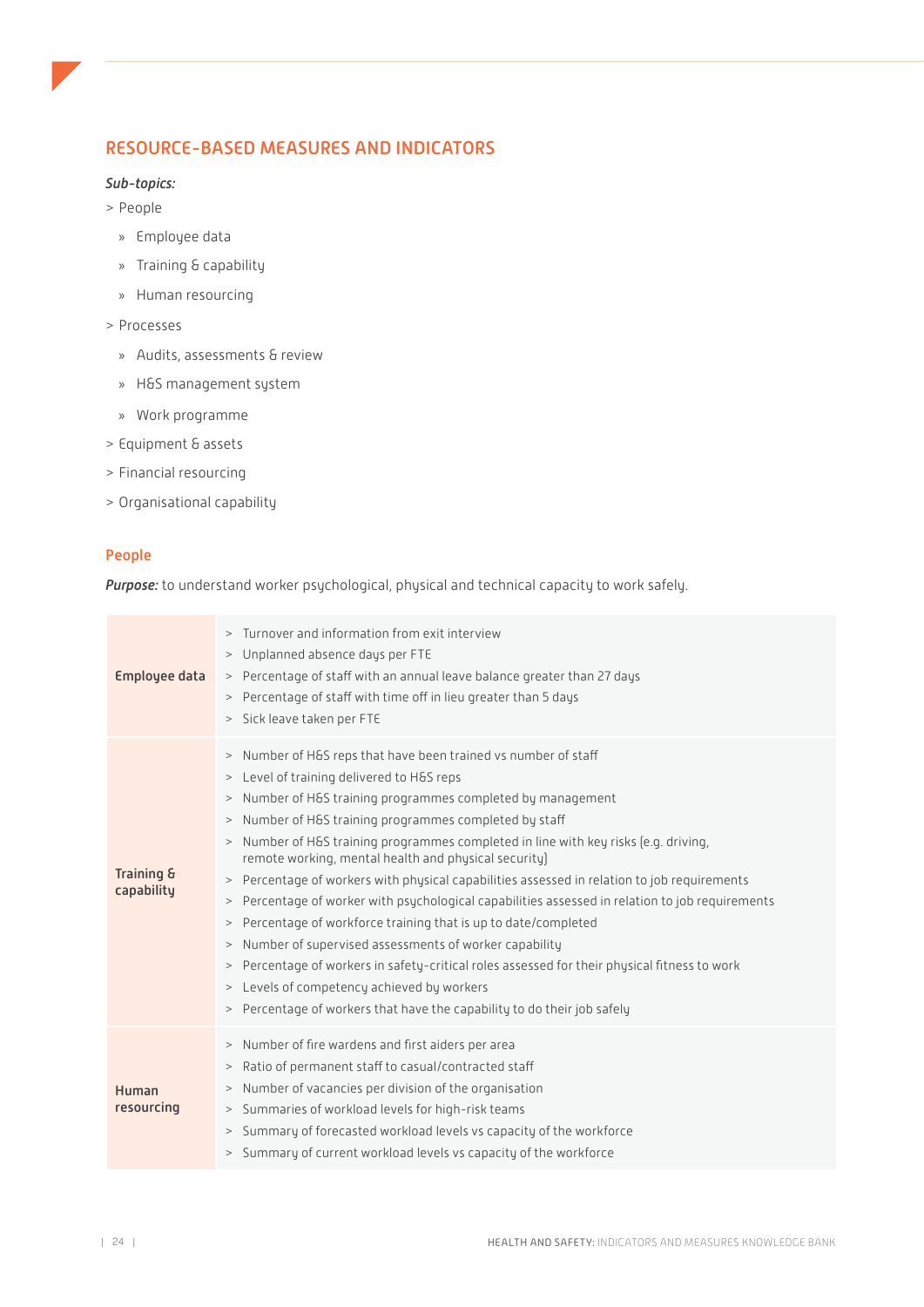#### Processes

*Purpose:* to understand the appropriateness of processes within the organisation with regard to current risks, the work and the worker.

| Audits,<br>assessments<br>& review     | Number of Internal Site Audits completed<br>$\,>$<br>Outcomes of Internal Site Audits completed<br>><br>Number of External Site Audits completed<br>$\,>$<br>Outcomes of External Site Audits completed<br>$\,>$<br>Summary of outcomes of health and safety audits, and other relevant operational audits<br>$\,>$<br>Number of compliance audits that are up to date<br>$\,>$<br>Number of audits (generic)<br>><br>Number of inspections<br>$\,>$<br>> Audit readiness, anytime, across all sites<br>> Number of inspections completed on time<br>Percentage of opportunities for improvement (to areas of strength in the audit reports)<br>$\,>$<br>> Audit results on percentage of health and safety data stored in appropriate software,<br>log books or spreadsheets versus what is not recorded<br>> Summaries of project debriefs<br>Number of substandard conditions or practices<br>><br>Safety observations<br>$\,>$<br>Benchmarking of performance against other organisations or similar profile<br>$\,>$<br>Audit results of appropriateness of processes aligned to critical risks<br>$\, >$<br>Audit results for accessibility of processes to the nature of work and the worker<br>><br>Number of learning review recommendations at a critical/high level<br>$\rm{~}$<br>Percentage of learning review recommendations completed on time<br>$\,>$<br>Number of risk assessments completed for activities/locations/items of equipment versus total<br>$\, >$<br>number identified as required<br>> Risk ratings of identified hazard<br>> Percentage of risk register items reviewed to schedule<br>Instruments operating outside safe limits<br>><br>Hazard review actions closed off on time<br>><br>Hazard review actions closed off late/still open/overdue<br>$\rm{~}$<br>> Number of health impact assessments completed prior to projects or processes commencing,<br>or new equipment introduced<br>> Percentage sites and contractors with completed critical risk assessments |
|----------------------------------------|--------------------------------------------------------------------------------------------------------------------------------------------------------------------------------------------------------------------------------------------------------------------------------------------------------------------------------------------------------------------------------------------------------------------------------------------------------------------------------------------------------------------------------------------------------------------------------------------------------------------------------------------------------------------------------------------------------------------------------------------------------------------------------------------------------------------------------------------------------------------------------------------------------------------------------------------------------------------------------------------------------------------------------------------------------------------------------------------------------------------------------------------------------------------------------------------------------------------------------------------------------------------------------------------------------------------------------------------------------------------------------------------------------------------------------------------------------------------------------------------------------------------------------------------------------------------------------------------------------------------------------------------------------------------------------------------------------------------------------------------------------------------------------------------------------------------------------------------------------------------------------------------------------------------------------------------------------------------------------------------------------------|
| <b>H&amp;S</b><br>management<br>system | > Number of standard operating procedures, policies and procedures that have been updated<br>vs the number that need reviewing<br>> Number of work permits signed out incorrectly<br>Summary of how health and safety is being built into the design of the work<br>$\,>$<br>> Percentage of business-as-usual processes that have health and safety integrated<br>into them                                                                                                                                                                                                                                                                                                                                                                                                                                                                                                                                                                                                                                                                                                                                                                                                                                                                                                                                                                                                                                                                                                                                                                                                                                                                                                                                                                                                                                                                                                                                                                                                                                 |
| <b>Work</b><br>programme               | > Update on the current work programme<br>> Other H&S initiatives that are taking place in the agency [e.g. development of new policies,<br>new HSMS software, flu vaccinations)                                                                                                                                                                                                                                                                                                                                                                                                                                                                                                                                                                                                                                                                                                                                                                                                                                                                                                                                                                                                                                                                                                                                                                                                                                                                                                                                                                                                                                                                                                                                                                                                                                                                                                                                                                                                                             |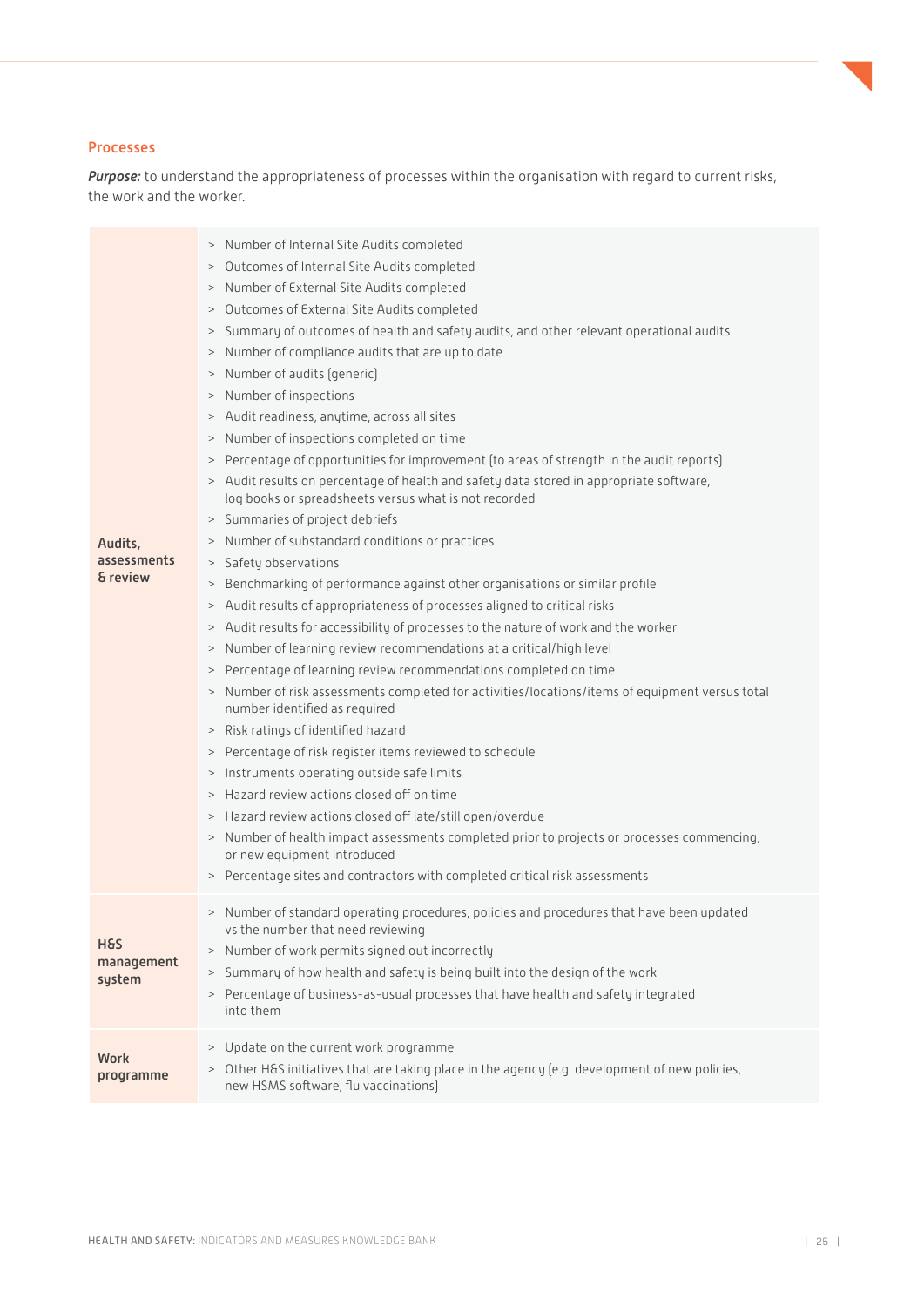#### <span id="page-25-0"></span>Equipment & assets

*Purpose:* to understand the suitability, sufficiency and fitness of equipment and assets that enable workers to work safely.

Percentage workers that report they have the equipment to do their job safely

Number of incidents or near-miss events where plant/ equipment design is a contributory cause in the last three months

Percentage of moving machines guarded

Number of machine-body incidents

Number of items of equipment/plant removed, decommissioned or replaced for deficiencies or maintenance defects

Number of incidents or near-miss events where plant/ equipment design is a contributory cause

Surveys of assets for asbestos and summary management plans

Compliance in the correct use of PPE

Percentage of machinery and equipment that is certified as safe (Tested and tagged)

#### Financial resourcing

*Purpose:* to understand the impact of financial resourcing on H&S outcomes.

Number of H&S business cases declined in the past 12 months

Proportion of overall operational and capital expenditure that is focused specifically on management of H&S risks

#### Organisational capability

*Purpose:* to understand the capability of the organisation to develop greater H&S outcomes.

Frequency of automated notifications and reporting delivered to key individuals (capability of IT resources)

Ratio of dedicated H&S FTEs to total workforce FTEs

# OFFICER-BASED MEASURES AND INDICATORS

*Purpose:* To support officers in meeting some of their due diligence requirements under the HSWA.

Number of H&S training programmes completed by officers (Resources)

Number of new pieces of H&S information obtained to remain up to date in H&S (e.g. prosecutions, regulatory changes and court decisions (Resources/Risks))

Number of H&S assurance results and data reviewed this quarter to gain confidence that H&S is being managed and resourced appropriately (Risks/Resources)

Number of H&S assurance results and data challenged this quarter to gain confidence that H&S is being managed effectively (Risks)

Number and variety of sites visits undertaken where H&S is considered (Risks/Relationships)

Number of pieces of work identified and commissioned annually to manage critical risks (Risks)

Number of conversations about H&S with workers exposed to key risks (Relationships)